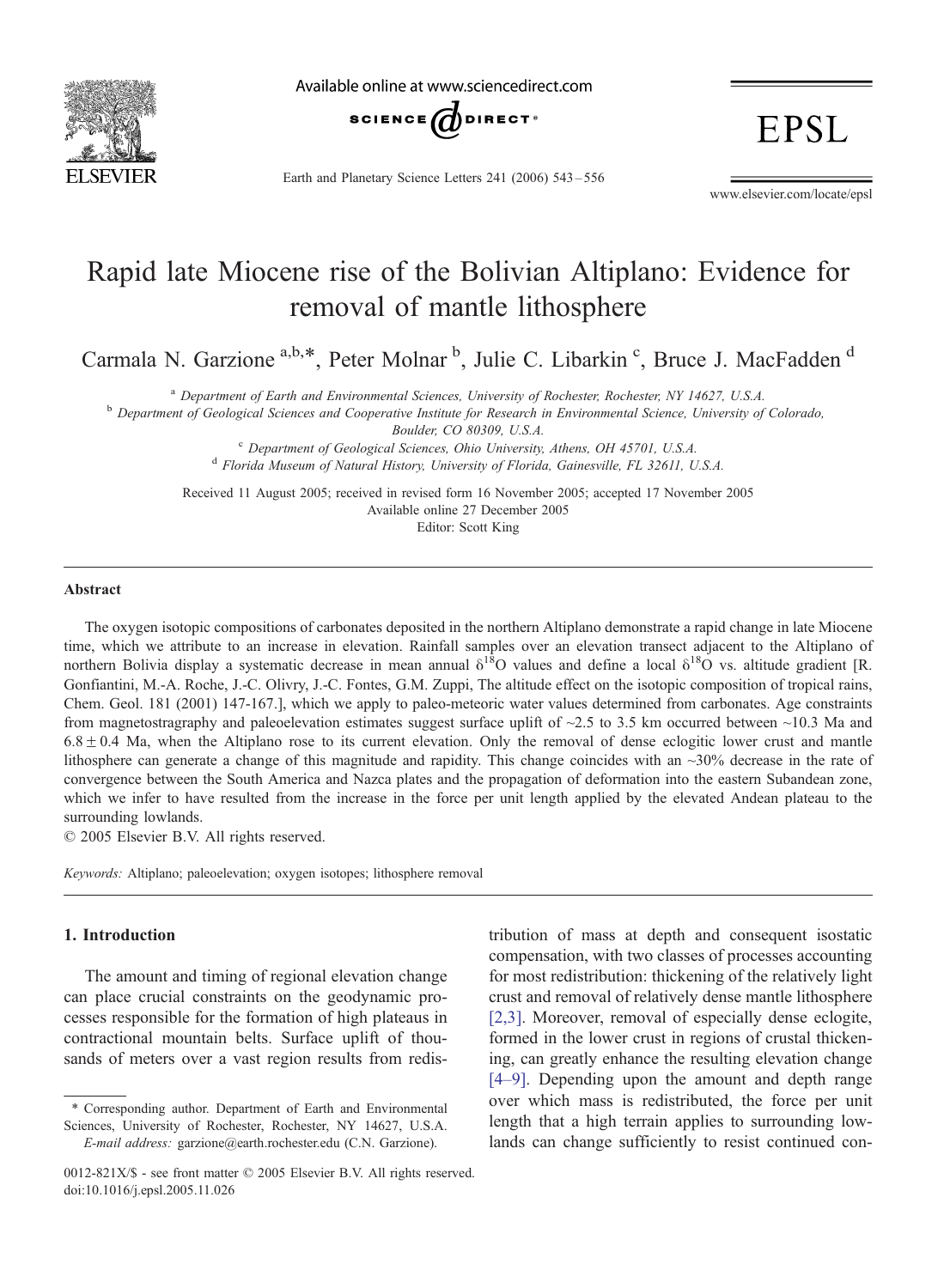vergence between adjacent plates and transform the style of deformation from crustal shortening and thickening to crustal extension and thinning [\[10\].](#page-11-0) Although numerous proposals have been made for the role played by the mantle beneath mountain belts, tests of them remain few, and the history of paleoelevations offers one possible test. This study provides paleoelevation evidence from the central Andes, a region where extensive previous work demonstrates both thick crust and a relatively hot upper mantle, and where the relative roles of crustal thickening and of removal of mantle lithosphere, including eclogite, have been addressed using a variety of observations.

## 2. Geologic background

Situated in the central Andes, the Altiplano forms a plateau of a moderate topography over a width of ~200 km and at a mean elevation of 3.8 km (Fig. 1). The gentle landscape of the Altiplano has resulted, in part, from internal drainage since late Oligocene time [\[11,12\].](#page-11-0) As parts of the Andean plateau, the Western and Eastern Cordillera flank both sides of the Altiplano and reach peak elevations exceeding 6 km. The Western Cordillera is the active magmatic arc and is marked by a string of stratovolcanoes, whereas the Eastern Cordillera is a fold-thrust belt formed in early Paleozoic metasedimentary rock (Fig. 1). Provenance and paleocurrent data from sedimentary rock in the eastern Altiplano basin indicate a late Oligocene



Fig. 1. Topographic and tectonic provinces of the central Andes. The dotted lines mark the crests of the Eastern and Western Cordilleras, which define the limits of internal drainage within the Altiplano [\[16,74\]](#page-11-0). The dashed gray lines are political boundaries. The black circle is our carbonate sampling locality and leaf symbols indicate paleoleaf localities [\[26,27\].](#page-12-0) The thick black line is the approximate location of the rainfall transect [\[1\].](#page-11-0)

minimum age of initial shortening in the Eastern Cordillera [\[11,13\].](#page-11-0) Shortening had largely ceased in the Altiplano and western part of the Eastern Cordillera by early Miocene time as evidenced by only minor deformation of overlying late Oligocene to early Miocene deposits [\[14–16\].](#page-11-0) Basement-involved thrusting in the Interandean zone likely occurred after the cessation of deformation in the Eastern Cordillera, although estimates of the initial timing of thrusting range from early Miocene [\[16\]](#page-11-0) to late Miocene time [\[17\].](#page-11-0) Minor folding and thrusting continued in the Altiplano until late Miocene time and produced ~30 km of additional shortening [\[18\].](#page-11-0) The Subandean zone became active during late Miocene time [\[19–21\]](#page-11-0) and currently accommodates most of the shortening across the Central Andes [\[22\].](#page-12-0)

The surface manifestations of various lithospheric processes led previous workers to propose that the Altiplano rose to its present elevation in two stages [\[19,23,24\].](#page-11-0) The 70–60 Ma El Molino Formation, containing shallow marine deposits, requires that the Altiplano lay at sea level at the end of the Cretaceous [\[25\].](#page-12-0) The early rise of the Andes, prior to 10 Ma, is thought to be associated with upper crustal shortening as recorded by the temporal evolution of the Andean fold-thrust belt and synorogenic sedimentation [\[13,16,23\].](#page-11-0)

Geomorphological observations have been used to infer surface uplift of kilometers since 10 Ma. Widespread, low-relief paleosurfaces across the eastern Cordillera reflect the remnants of low relief drainage systems that flowed toward the Amazon foreland and are thought to have formed at low elevation [\[19,24\].](#page-11-0) Tuffs that mantle and/or are cut by these surfaces place upper bounds of  $\sim$ 7 to 12 Ma on the age of the surfaces [\[24\].](#page-12-0) Tuffs that overlie drainages that dissect the paleosurface indicate that widespread incision began between ~6.5 and 3 Ma, and reconstructions of the relief in these drainages have been used to infer  $\sim$ 2 km of downcutting below the paleosurfaces [\[24\].](#page-12-0)

Prior to our study, the only estimates of Andean paleoelevations relied on leaf physiognomy, interpreted to indicate an elevation of no more than a third of its modern average height of 3800 m at ~15 to 20 Ma and no more than half by  $\sim$ 10 Ma [\[26\].](#page-12-0) In particular, from paleotemperature estimates of 18.6 to  $21.0 \pm 2.1$  °C for the  $10.66 \pm 0.06$  Ma Jakokkota flora (modern elev. = 4300 m) in the northwestern Altiplano (Fig. 1), Gregory-Wodzicki [\[27\]](#page-12-0) inferred that the flora grew between elevations of 590 and  $1610 \pm 1000$  m.

Geophysical constraints on deep structure are consistent with removal of mantle lithosphere and perhaps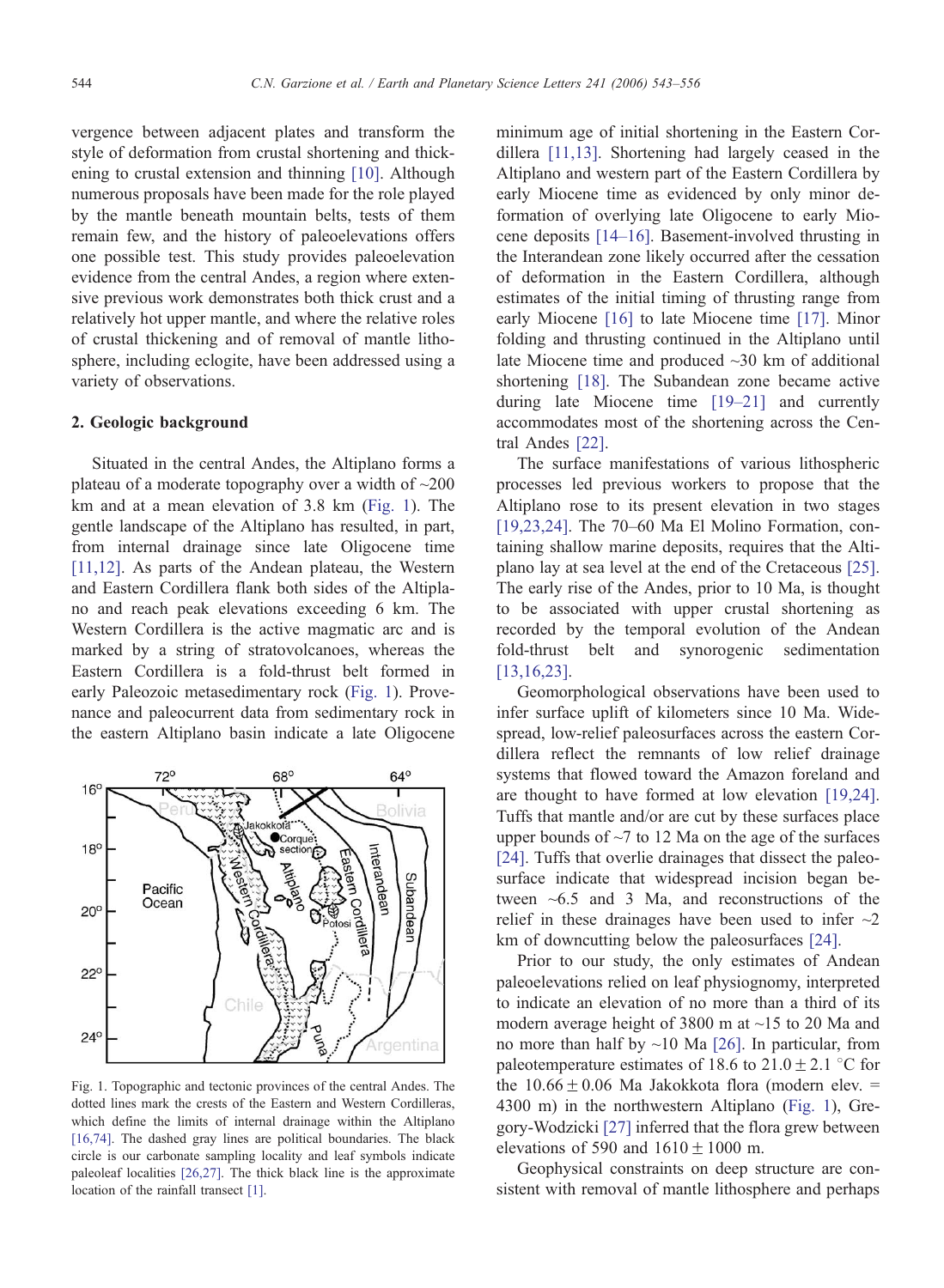of eclogitic lower crust below the Andean plateau. Crustal thickness variations in the central Andes from broadband recordings of P-to-S wave conversions at the Moho (receiver functions) indicate that the topography of the Andean plateau reflects Airy isostatic conditions, with crustal thicknesses in excess of 70 km below the Eastern and Western Cordillera and between 59 and 64 km in the central Altiplano [\[28,29\]](#page-12-0). Seismic tomography of the mantle between  $16^{\circ}$  and  $20^{\circ}$ S shows low Pwave speeds below the Altiplano–Eastern Cordillera transition and relatively high P-wave speeds below the central Altiplano and Subandean zone [\[30,31\]](#page-12-0). These studies suggest that virtually all of the mantle lithosphere below the eastern Altiplano and western part of the Eastern Cordillera has been removed, which is consistent with high  ${}^{3}$ He/ ${}^{4}$ He ratios across much of the Altiplano and Eastern Cordillera, interpreted to be reflect degassing of mantle-derived magmas [\[32\].](#page-12-0) Although the crustal column below the Western Cordillera magmatic arc shows typical highspeed lower crust, the crustal column below the Altiplano shows no high-speed lower crust and appears to consist of felsic composition similar to that of upper crust [\[29\].](#page-12-0) These observations have been used to support previous suggestions [\[4,6\]](#page-11-0) that not only the mantle lithosphere, but also eclogitic lower crust below the Altiplano and western part of the Eastern Cordillera has been removed [\[29\].](#page-12-0) The eruption of mafic lavas throughout the northern and central Altiplano beginning at ~7.5 to 5.5 Ma concurs with thinning or removal of mantle lithosphere by this time [\[18,33\]](#page-11-0), whereas mafic volcanic rock of  $\leq$ 3 Ma in the southern Altiplano and Puna has been inferred to reflect Pliocene removal of eclogitic lower crust and mantle lithosphere beneath the Puna plateau [\[6,34\].](#page-11-0)

# 3. Modern climate and historical atmospheric circulation

Oxygen isotope paleoaltimetry is most applicable in regions that experience a moderate amount of rainfall  $(0.5 \text{ m/yr})$  and where long-term patterns of atmospheric circulation are understood. The orientation of the Andean orogenic belt displays a large bend at  $\sim$ 18°S that marks the approximate location of significant changes in rainfall amount and atmospheric circulation. North of the bend in the Andes, the Altiplano receives between ~0.6 and 1.2 m/yr of rainfall, whereas south of the bend, rainfall rarely exceeds  $\sim 0.5$  m/yr [\[35–37\].](#page-12-0) Most of the rainfall in the northern Altiplano occurs during the austral summer and is derived from the Amazon basin. The Altiplano north of the bend is ideal for oxygen isotope paleoaltimetry because the higher rate of rainfall minimizes evaporative enrichment of <sup>18</sup>O in rain and surface waters, which can lead to an underestimation of paleoelevation.

Historical changes in the source of moisture can influence the isotopic composition of high elevation precipitation, because different vapor transport pathways affect both the composition of source moisture and the degree of fractionation of a vapor mass [\[38\].](#page-12-0) It is therefore important to understand long-term changes in climate and their implications for changes in atmospheric circulation. Several studies suggest that extremely arid conditions in the western Andes and forearc were established between ~10 and 14 Ma, consistent with a long term source of moisture from the Amazon with a significant orographic barrier [\[39,40\].](#page-12-0) In addition, long term patterns of high erosional denudation north of the bend in the Andes versus low erosional denudation south of the bend suggest that modern latitudinal patterns of atmospheric circulation characterized the past 10 to 15 Myr [\[41\].](#page-12-0)

# 4. Stratigraphy

#### 4.1. Age constraints

We measured and sampled stratigraphic sections in the eastern limb of the Corque syncline near Callapa ([Fig. 2A](#page-3-0)). Today these deposits sit at elevations between ~3800 and 3900 m. Magnetic polarity stratigraphy [\[42\],](#page-12-0) with ties to the geomagnetic polarity time scale from  ${}^{40}Ar/{}^{39}Ar$  dates of volcanic rock within the section [\[43\],](#page-12-0) constrains the age of pre-9 Ma rock in the sections. Our magnetostratigraphy ([Fig. 2B](#page-3-0)) provides age constraints between the Callapa tuff  $(9.03 \pm 0.07$ Ma) and Toba 76 tuff  $(5.348 \pm 0.003 \text{ Ma})$  [\[43\].](#page-12-0)

Samples from 1200 m of red sedimentary rock exposed between or just above the Callapa and Toba 76 tuffs were used for magnetostratigraphic analysis. We took 3–4 hand samples from each of 56 sites using standard techniques [\[45\].](#page-12-0) Most samples were demagnetized via thermal demagnetization; alternating field demagnetization of samples from two sites was unsuccessful. Typical unblocking temperatures for characteristic remanent magnetization are between 600 and 660  $\degree$ C, suggesting that hematite is the dominant mineral carrying the characteristic remanence. For 108 samples we obtained line fits on the thermal demagnetization steps with maximum angular deviation  $15^\circ$ , and all other samples were rejected from further analysis. Magnetostratigraphy is based upon virtual geomagnetic polarity (VGP) results from 43 sites,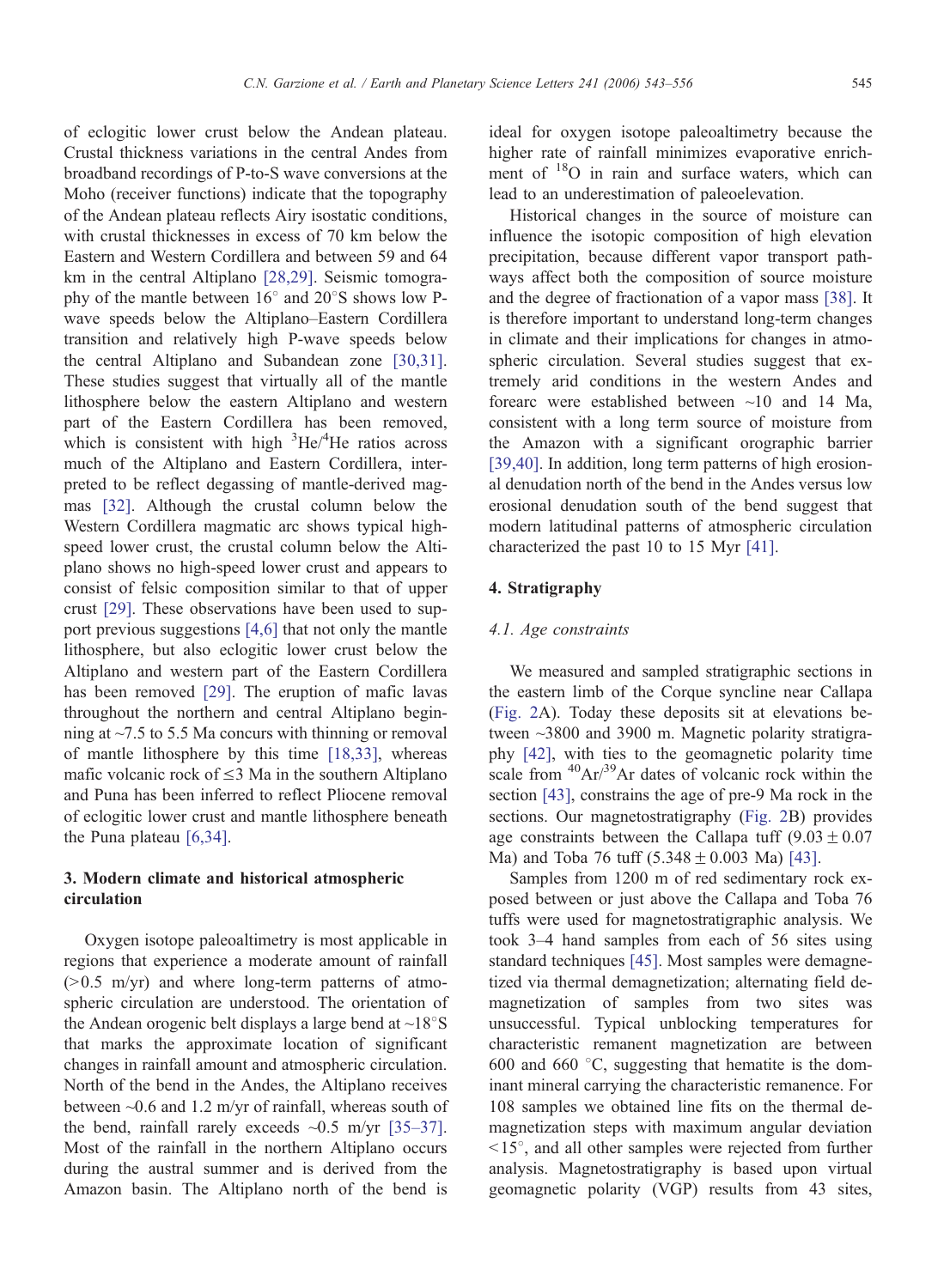<span id="page-3-0"></span>

Fig. 2. Stratigraphy and magnetostratigraphic correlation. A. Schematic representation of measured stratigraphic sections in the eastern limb of the Corque syncline, near Callapa. Stratigraphic level of dated tuffs [\[43\]](#page-12-0) and the isotopic shift within the section are shown. B. Correlation of magnetic polarity stratigraphy to geomagnetic polarity time scale [\[75\].](#page-13-0) Site-means of virtual geomagnetic pole (VGP) plotted versus stratigraphic level above the Callapa tuff. Positive latitude indicates normal polarity shown as black intervals; negative latitude indicates reversed polarity shown as white intervals. Filled circles are class A sites (2 or more samples with good demagnetization) and open circles are class B sites (1 sample with good demagnetization).

with reversals tied directly to the stratigraphic section (Fig. 2).

# 4.2. Depositional environments

Although we rely on  $\delta^{18}O$  of carbonate to quantify elevation, the sedimentary record contains additional paleoenvironmental information that can help us evaluate how faithfully the isotopes record paleoelevation. Multistory lenticular sand bodies up to 15 m thick and massive to laminated red-brown mudstones at the base of the section represent fluvial and floodplain facies. We interpret the predominantly mudstone interval between the Ulloma tuff  $(10.35 \pm 0.06 \text{ Ma})$  and that dated at  $\sim$ 7.6 Ma to be lacustrine (Fig. 2A). This mudstone unit can be traced laterally for tens of kilometers, as far as we could follow it, suggesting a widespread lake system. Fluvial and floodplain deposition resumed in the upper 700 m of the section, which displays coarsening upward and consists of lenticular sand bodies up to 5 m thick, alternating with massive to laminated mudstones. We use these interpretations of depositional environment to evaluate the subenvironments of carbonate deposition to determine the fidelity of oxygen isotope paleoelevation estimates.

Fluvial-floodplain and lacustrine intervals contain authigenic carbonates that we sampled for O and C isotopes ([Table 1\)](#page-4-0). The floodplain lithofacies contain both paleosol carbonate nodules and palustrine carbonates. Paleosols are massive and red to reddish brown, with red color decreasing with depth in the paleosol, which we interpret as reflecting decreased oxidation with depth. Discrete carbonate (Bk) horizons, including rare carbonate rhyzoliths, occur below the upper part of the B horizon that has been leached of carbonate. We sampled micritic paleosol carbonate nodules in all cases between ~20 and 80 cm below the top of the paleosol. Nodules are 0.5 to 3 cm in diameter and display rare root tubules. Palustrine carbonates represent marsh or shallow pond deposits in the floodplain adjacent to fluvial channels. We presume that these laminated, mud-rich micrites precipitated seasonally when evaporation rates and productivity were higher. Rare carbonates deposited in the lacustrine interval include laminated, very thinly bedded, micritic limestone that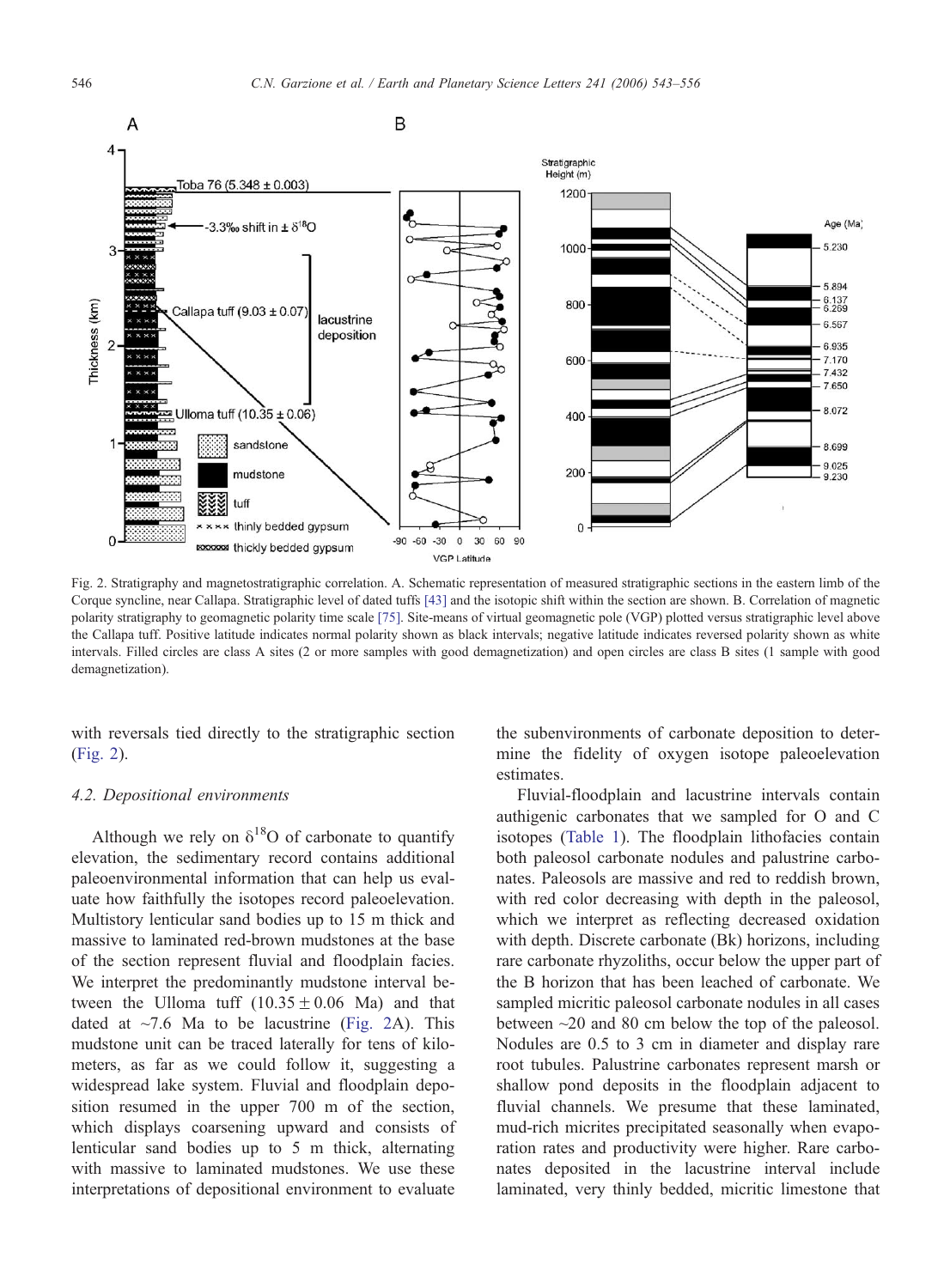<span id="page-4-0"></span>Table 1

Oxygen and carbon isotope data from stratigraphic sections sampled in the eastern limb of the Corque syncline

| Sample name                 | Description                                      | Stratigraphic level | Age            | $\delta^{18}O(VPDB)$ (%o) | $\delta^{13}C(VPDB)$ (%o) |
|-----------------------------|--------------------------------------------------|---------------------|----------------|---------------------------|---------------------------|
| Section 1-below Ulloma tuff |                                                  |                     |                |                           |                           |
|                             | Bottom of section: S17° 34' 49.7" W68° 16' 28.6" |                     |                |                           |                           |
|                             | Top of section: S17° 34' 19.4" W68° 17' 47.2"    |                     |                |                           |                           |
| 03BL4                       | Sandstone cement                                 | 27                  | 11.54          | $-12.5$                   | $-8.1$                    |
| $\ast$                      |                                                  |                     |                | $-12.6$                   | $-8.2$                    |
| 03BL5                       | Palustrine carbonate                             | 61                  | 11.51          | $-9.7$                    | $-8.2$                    |
| $\ast$                      |                                                  |                     |                | $-9.5$                    | $-8.6$                    |
| 03BL7                       | Palustrine carbonate                             | 76                  | 11.49          | $-9.6$                    | $-6.4$                    |
| 03BL9                       | Paleosol carbonate nodule                        | 120                 | 11.45          | $-13.3$                   | $-8.3$                    |
| 03BL12                      | Paleosol carbonate nodule                        | 134                 | 11.43          | $-11.3$                   | $-9.2$                    |
| 03BL13<br>*                 | Paleosol carbonate nodule                        | 143                 | 11.42          | $-11.4$                   | $-9.5$<br>$-9.4$          |
| 03BL15                      | Palustrine carbonate                             | 185                 |                | $-11.3$<br>$-12.9$        | $-9.1$                    |
| 03BL16                      | Palustrine carbonate                             | 192                 | 11.38<br>11.37 | $-9.7$                    | $-8.8$                    |
| 03BL18                      | Palustrine carbonate                             | 201                 | 11.36          | $-13.3$                   | $-7.4$                    |
| 03BL19                      | Paleosol carbonate nodule                        | 243                 | 11.32          | $-11.8$                   | $-7.2$                    |
| 03BL20                      | Palustrine carbonate                             | 263                 | 11.30          | $-10.6$                   | $-8.5$                    |
| *                           |                                                  |                     |                | $-10.6$                   | $-8.5$                    |
| 03BL21                      | Palustrine carbonate                             | 265                 | 11.29          | $-10.2$                   | $-8.3$                    |
| 03BL23                      | Palustrine carbonate                             | 334                 | 11.22          | $-9.9$                    | $-8.7$                    |
| 03BL25                      | Paleosol carbonate nodule                        | 407                 | 11.15          | $-12.7$                   | $-8.1$                    |
| 03BL26                      | Palustrine carbonate                             | 425                 | 11.13          | $-12.0$                   | $-8.4$                    |
| 03BL28                      | Paleosol Carbonate nodule                        | 471                 | 11.08          | $-11.9$                   | $-11.4$                   |
| *                           |                                                  |                     |                | $-11.9$                   | $-11.6$                   |
| 04BL69                      | Paleosol carbonate nodule                        | 594                 | 10.95          | $-9.5$                    | $-10.3$                   |
| 04BL72                      | Reworked rhyzolith                               | 646                 | 10.90          | $-12.5$                   | $-8.46$                   |
| 04BL75                      | Paleosol carbonate nodule                        | 667                 | 10.88          | $-12.5$                   | $-8.5$                    |
| 04BL76                      | Paleosol carbonate nodule                        | 801                 | 10.74          | $-12.0$                   | $-8.4$                    |
| 04BL77                      | Paleosol carbonate nodule                        | 940                 | 10.59          | $-11.1$                   | $-8.7$                    |
| 04BL78                      | Paleosol carbonate nodule                        | 955                 | 10.58          | $-12.7$                   | $-9.4$                    |
| 04BL79                      | Paleosol carbonate nodule                        | 1004                | 10.53          | $-10.9$                   | $-9.4$                    |
| 04BL80                      | Paleosol carbonate nodule                        | 1067                | 10.46          | $-10.5$                   | $-10.2$                   |
| 03BL1                       | Paleosol carbonate nodule                        | 1189                | 10.33          | $-12.6$                   | $-8.3$                    |
| *                           |                                                  |                     |                | $-12.7$                   | $-8.3$                    |
|                             | Section 2-between Ulloma tuff and Callapa tuff   |                     |                |                           |                           |
|                             | Bottom of section: S17° 23' 35.8" W68° 24' 4.1"  |                     |                |                           |                           |
|                             | Top of section: S17° 24' 19.5" W68° 24' 34.0"    |                     |                |                           |                           |
| 03BL29                      | Lacustrine calcareous mudstone                   | 18                  | 10.10          | $-9.0$                    | $-8.9$                    |
| 03BL31                      | Lacustrine calcareous mudstone                   | 56                  | 10.05          | $-10.3$                   | $-9.0$                    |
| 03BL32                      | Lacustrine micrite                               | 88                  | 10.015         | $-9.8$                    | $-12.5$                   |
| 03BL33                      | Lacustrine micrite                               | 90                  | 10.013         | $-10.2$                   | $-5.3$                    |
| 03BL34                      | Lacustrine micrite                               | 90                  | 10.013         | $-9.6$                    | $-6.2$                    |
| 03BL35                      | Lacustrine micrite                               | 125                 | 9.97           | $-9.0$                    | $-3.6$                    |
| 03BL36                      | Lacustrine micrite                               | 147                 | 9.95           | $-8.5$                    | $-11.7$                   |
| 03BL37                      | Sandstone cement                                 | 157                 | 9.94           | $-10.6$                   | $-11.4$                   |
| 03BL39                      | Lacustrine calcareous mudstone                   | 259                 | 9.82           | $-9.4$                    | $-12.0$                   |
| 03BL40                      | Lacustrine calcareous mudstone                   | 271                 | 9.81           | $-11.6$                   | $-10.4$                   |
| $\ast$                      |                                                  |                     |                | $-11.5$                   | $-10.5$                   |
| 03BL41                      | Lacustrine calcareous mudstone                   | 277                 | 9.80           | $-9.4$                    | $-15.6$                   |
| 04BL36                      | Lacustrine calcareous mudstone                   | 440                 | 9.61           | $-8.1$                    | $-9.38$                   |
| 04BL38                      | Lacustrine calcareous mudstone                   | 470                 | 9.58           | $-9.9$                    | $-11.8$                   |
| 04BL42                      | Lacustrine calcareous mudstone                   | 506                 | 9.54           | $-5.6$                    | $-11.6$                   |
| 04BL46                      | Lacustrine calcareous mudstone                   | 571                 | 9.46           | $-9.7$                    | $-6.5$                    |
| 04BL48                      | Lacustrine calcareous mudstone                   | 597                 | 9.43           | $-9.8$                    | $-6.6$                    |
| 04BL54                      | Lacustrine calcareous mudstone                   | 689                 | 9.33           | $-8.0$                    | $-11.2$                   |
| 04BL55                      | Lacustrine calcareous mudstone                   | 725                 | 9.29           | $-8.7$                    | $-7.5$                    |
| 04BL58                      | Lacustrine calcareous mudstone                   | 785                 | 9.22           | $-9.1$                    | $-7.7$                    |

(continued on next page)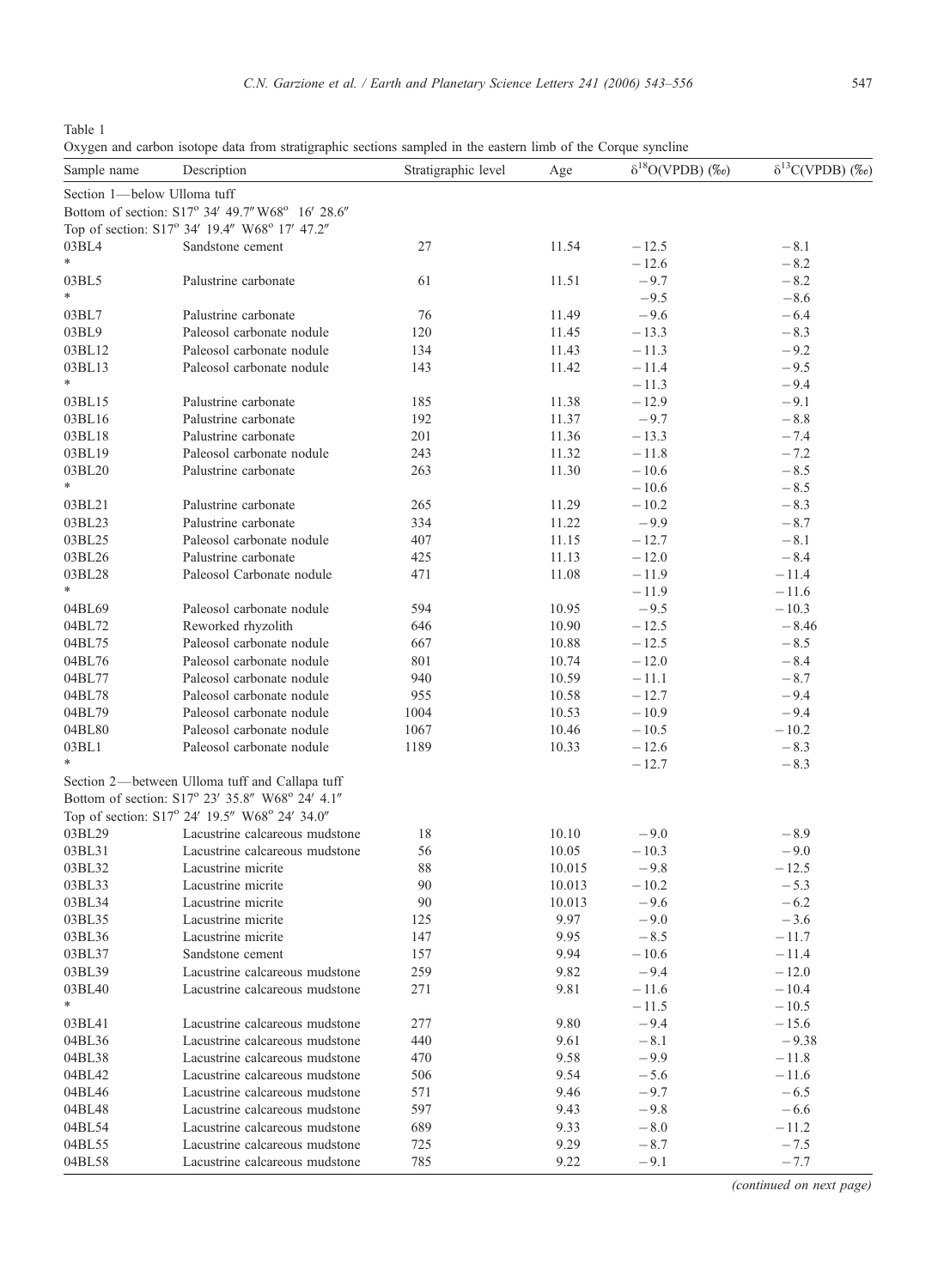| Sample name | Description                                      | Stratigraphic level | Age   | $\delta^{18}O(VPDB)$ (%o) | $\delta^{13}C(VPDB)$ (%o) |
|-------------|--------------------------------------------------|---------------------|-------|---------------------------|---------------------------|
| 04BL59      | Lacustrine calcareous mudstone                   | 811                 | 9.19  | $-7.5$                    | $-8.1$                    |
| 04BL62      | Lacustrine micrite                               | 866                 | 9.12  | $-7.8$                    | $-4.8$                    |
| 04BL64      | Lacustrine micrite                               | 889                 | 9.10  | $-7.5$                    | $-3.6$                    |
|             | Section 3—between Callapa tuff and Toba 76       |                     |       |                           |                           |
|             | Bottom of section: S17° 37' 09.9" W68° 17' 49.1" |                     |       |                           |                           |
|             | Top of section: S17o 37' 46.3" W68o18' 33.9"     |                     |       |                           |                           |
| 03BL43      | Lacustrine calcareous mudstone                   | 154                 | 8.58  | $-9.3$                    | $-8.4$                    |
| 03BL44      | Lacustrine calcareous mudstone                   | 168                 | 8.54  | $-9.1$                    | $-9.3$                    |
| 04BL1       | Sandstone cement                                 | 303                 | 8.11  | $-10.1$                   | $-9.7$                    |
| 04BL2       | Paleosol carbonate nodule                        | 413                 | 7.61  | $-12.8$                   | $-2.8$                    |
| 04BL6       | Palustrine carbonate                             | 521                 | 7.39  | $-10.5$                   | $-6.9$                    |
| 04BL4       | Palustrine carbonate                             | 532                 | 7.38  | $-11.3$                   | $-10.8$                   |
| 04BL5       | Palustrine carbonate                             | 545                 | 7.37  | $-10.9$                   | $-12.1$                   |
| 04BL7       | Palustrine carbonate                             | 573                 | 7.353 | $-10.6$                   | $-9.3$                    |
| 04BL8A      | Palustrine carbonate                             | 575                 | 7.352 | $-14.1$                   | $-7.8$                    |
| $\ast$      |                                                  |                     |       | $-14.1$                   | $-7.9$                    |
| 04BL8B      | Palustrine carbonate                             | 575                 | 7.352 | $-10.6$                   | $-7.8$                    |
| 04BL8C      | Palustrine carbonate                             | 575                 | 7.352 | $-14.0$                   | $-7.8$                    |
| 04BL9       | Palustrine carbonate                             | 579                 | 7.349 | $-12.9$                   | $-6.8$                    |
| 04BL10      | Paleosol carbonate nodule                        | 600                 | 7.32  | $-12.8$                   | $-5.8$                    |
| 04BL11      | Palustrine carbonate                             | 627                 | 7.24  | $-11.5$                   | $-6.9$                    |
| 04BL12      | Palustrine carbonate                             | 631                 | 7.23  | $-10.0$                   | $-8.3$                    |
| 04BL14      | Palustrine carbonate                             | 752                 | 6.94  | $-12.4$                   | $-7.4$                    |
| 04BL15A     | Palustrine carbonate                             | 762                 | 6.92  | $-9.2$                    | $-8.8$                    |
| 04BL15B     | Palustrine carbonate                             | 762                 | 6.92  | $-8.3$                    | $-8.8$                    |
| 04BL15C     | Palustrine carbonate                             | 762                 | 6.92  | $-8.7$                    | $-8.8$                    |
| 04BL16      | Palustrine carbonate                             | 786                 | 6.86  | $-10.4$                   | $-8.0$                    |
| 04BL17      | Palustrine carbonate                             | 794                 | 6.84  | $-12.4$                   | $-8.2$                    |
| 04BL19      | Sandstone cement                                 | 815                 | 6.79  | $-15.1$                   | $-9.1$                    |
| 04BL21      | Paleosol carbonate                               | 839                 | 6.74  | $-15.3$                   | $-6.9$                    |
| 04BL23      | Sandstone cement                                 | 858                 | 6.69  | $-14.0$                   | $-9.2$                    |
| 04BL24      | Paleosol carbonate                               | 883                 | 6.64  | $-13.8$                   | $-6.3$                    |
| 04BL25      | Paleosol carbonate                               | 925                 | 6.53  | $-14.4$                   | $-4.6$                    |
| 04BL26      | Sandstone cement                                 | 950                 | 6.46  | $-14.8$                   | $-7.2$                    |
| 04BL27      | Sandstone cement                                 | 953                 | 6.45  | $-15.1$                   | $-7.6$                    |
| 04BL28      | Sandstone cement                                 | 985                 | 6.36  | $-14.8$                   | $-10.0$                   |
| 04BL30      | Paleosol carbonate                               | 1080                | 5.83  | $-15.1$                   | $-6.6$                    |
| 04BL31      | Paleosol carbonate                               | 1112                | 5.46  | $-9.6$                    | $-3.7$                    |

Table 1 (continued)

Errors on  $\delta^{18}$  O =  $\pm$  0.1 and  $\delta^{13}$  C =  $\pm$  0.06% based on repeated standard measuremnts. VPDB—Vienna Peedee belemnite. \* Represents replicate analyses of the same powder. Samples labeled A, B, and C represent replicate analyses of separate powders from the same sample locality. Ages in sections 1 and 2 were extrapolated from on  $40 \text{ Ar}/39$  Ar tuff ages (32) and magnetostratigraphy (31). Ages in Section 3 were extrapolated from magnetostratigraphy in this study.

contains vertical worm burrows and laminated, thinly to thickly bedded, calcareous mudstones. Inspection of thin sections reveals that paleosol, palustrine, and lacustrine carbonates lack sparry calcite, suggesting that they have not undergone extensive, late-stage diagenesis. This inference is supported by paleothermometry data that indicate that the carbonates precipitated at temperatures representative of modern surface temperatures in the central Andes [\[44\]](#page-12-0) rather than at higher temperatures that reflect the depth of burial. Carbonate cements were sampled in fluvial channel deposits. Here we report results only from micritic cements interpreted to have been deposited in the vadose zone [\[46\].](#page-12-0)

## 5. Oxygen isotope paleoaltimetry

Topography affects the degree of rainout (water condensation of a vapor mass), because adiabatic decompression of an ascending air mass causes cooling and condensation. Partitioning of <sup>18</sup>O and <sup>2</sup>H into the liquid phase, as rainout proceeds, leads to a progressive decrease in  $\delta^{18}O$  and  $\delta^2H$  values of both the vapor mass and rain derived from it [\[1,47–50\].](#page-11-0) Samples of surface water or rainfall across a topographic gradient yield a local, empirical relationship between  $\delta^{18}O$  and altitude [\[1,48\]](#page-11-0) that then can be used to infer paleoelevations. Oxygen isotopic composition of lacustrine and paleosol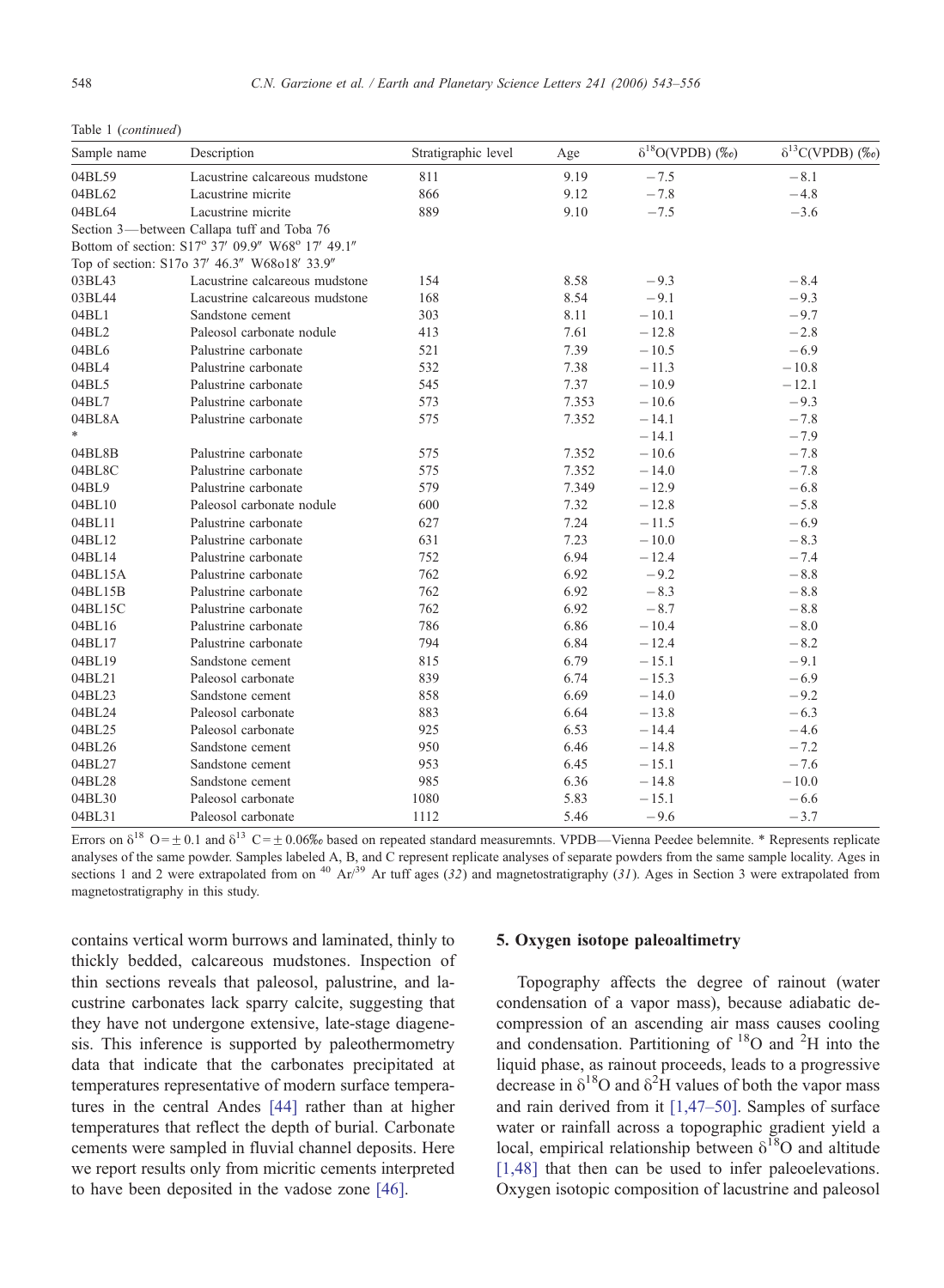<span id="page-6-0"></span>

Fig. 3.  $\delta^{18}O$  (relative to Vienna standard mean ocean water, VSMOW) of rainfall in 1984 [\[1\].](#page-11-0) The solid black line is the 2nd order polynomial fit used to calculate paleoelevation.

carbonates depend on paleoelevation because they are determined largely by the  $\delta^{18}O$  value of the meteoric water ( $\delta^{18}O_{\text{mw}}$ ) from which they precipitated [\[51–53\].](#page-12-0) By assuming a temperature of carbonate precipitation and applying a temperature-dependent fractionation equation [\[54\],](#page-13-0) we may calculate the  $\delta^{18}$ O value of paleo-meteoric water from the  $\delta^{18}$ O of surface carbonates ( $\delta^{18}O_c$ ) and compare it to the local  $\delta^{18}O_{mw}$  vs. altitude relationship to determine paleoelevation [\[48\]](#page-12-0).

Rainfall sampled in 1984 at 10 stations over an elevation transect adjacent to the northern Altiplano displays a systematic decrease in weighted mean annual  $\delta^{18}$ O values from  $-7.8\%$  at 395 m to  $-17.6\%$  at 5200 m [\[1\].](#page-11-0) Although 2 years of data (1983 and 1984) are reported, we used only rainfall data for 1984 (Fig. 3A) to determine the local relationship of  $\delta^{18}O_{mw}$  to altitude (Fig. 3):

$$
h = -3326 \pm 320 - 491.6 \pm 25.2 \delta^{18} O_{\text{mw}}
$$

$$
-16.45 \pm 9.56 (\delta^{18} O_{\text{mw}} - 12.06)^2 \tag{1}
$$

where h is elevation in km and the  $R^2$ =0.98, because this reflects a typical year for rainfall amount. The summer rainy season of 1983 was affected by drought, producing relatively positive  $\delta^{18}$ O values compared to a typical year [\[1\].](#page-11-0)

#### 6. Methods and materials

We analyzed paleosol, palustrine, and lacustrine carbonates and sandstone cements for their O and C isotopic compositions (Fig. 4, [Table 1](#page-4-0)). Samples showing any evidence of sparite were micromilled using a  $20 \mu m$  drill bit to avoid diagenetic phases. Carbonates were analyzed at the University of Arizona using an automated carbonate preparation device (Kiel-III) coupled to a Finnigan MAT 252.

To calculate the uncertainty on paleoelevation estimates, we exploited 1000 Monte Carlo simulations of the relationship between  $\delta^{18}$ O and altitude given by Eq. (1) and shown in Fig. 3A. These simulations took into account not only (1) the scatter in the empirical  $\delta^{18}$ O vs. altitude relationship, but also (2) uncertainties in the empirical temperature–dependent fractionation equation,  $1000 \ln_{cw} \alpha = 18.03 \pm 0.36(1000T^{-1}) - 32.42 \pm 1.22$ [\[54\],](#page-13-0) and (3) uncertainty in the assumed temperature of carbonate precipitation of  $\pm$  5 °C. Monte Carlo simulation is preferable to geometric estimation in the case of significant covariance, and covariance is most specifically observed here between  $\delta^{18}O$  vs. elevation fit coefficients and temperature of carbonate precipitation.



Fig. 4.  $\delta^{18}O$  (relative to Vienna Peedee belemnite, VPDB) of carbonates versus stratigraphic level for section shown in [Fig. 2A](#page-3-0). Ages are constrained by  ${}^{40}Ar/{}^{39}Ar$  dates on tuffs [\[43\],](#page-12-0) previously published magnetostratigraphy [\[42\],](#page-12-0) and our magnetostratigraphy ([Fig. 2B](#page-3-0)). Open diamonds are paleosol carbonates, and all other symbols are lacustrine and palustrine carbonates. Relatively positive  $\delta^{18}O$  values during the time period represented by lacustrine deposition probably reflect increased evaporative enrichment of  $^{18}$ O. Gray bands show the range of  $\delta^{18}$ O values used in the paleoelevation analysis, excluding the lacustrine interval. Two outliers, including one sample with three replicate analyses, (open squares) were excluded from the paleoeleva-tion analysis shown in [Fig. 5.](#page-7-0) A  $3\%$  to  $4\%$  shift to more negative  $\delta^{18}$ O values occurs between 10.3 Ma and 6.8  $\pm$  0.4 Ma ([Table 1\)](#page-4-0). We choose a conservative uncertainty of  $\pm$  0.4 Ma on the minimum age constraint on the timing of the isotopic shift assuming that the magnetostratigraphy failed to record one normal polarity interval and the correlation could be shifted by one reversed polarity chron.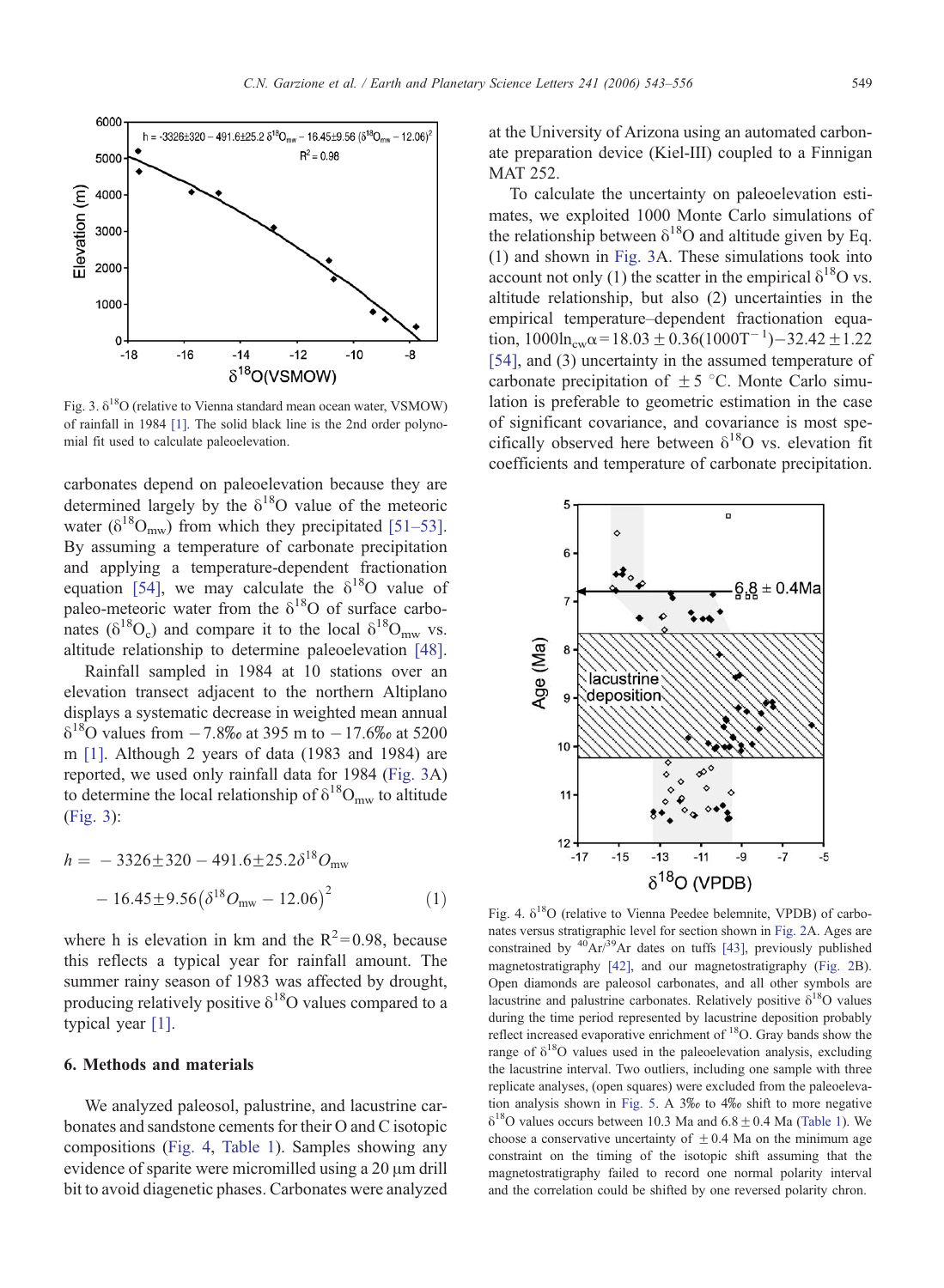<span id="page-7-0"></span>Monte Carlo estimation yields  $1\sigma$  errors in oxygen isotope paleoelevations that decrease from  $\pm 1000$  m at the lowest paleoelevations to  $\pm 500$  m at highest paleoelevations.

## 7. Results and discussion

## 7.1. Paleoelevation estimates

Carbonates in the lacustrine interval between 10.3 and 8 Ma display a wide range of isotopic compositions with relatively positive  $\delta^{18}O_c$  values between  $-11.6\%$ and  $-5.6\%$  [\(Fig. 4](#page-6-0)). Less negative values during this time period probably reflect evaporative enrichment of <sup>18</sup>O in lake water associated with closed basin conditions. This inference is supported by Holocene closed basin lakes in the northern Altiplano that have inferred  $\delta^{18}$ O values of lake water between  $-17\%$  and  $-4\%$ [\[55\],](#page-13-0) approaching much less negative  $\delta^{18}$ O values than meteoric water at the same elevation [\(Fig. 3](#page-6-0)). Because <sup>18</sup>O enrichment leads to an underestimate of elevation, we exclude these data from the paleoelevation analysis. From 11.5 to 10.3 Ma, all carbonates fall between  $-9.5\%$  and  $-13.3\%$ . Between 7.6 and 6.8 Ma, carbonates range between  $-14.1\%$  and  $-8.3\%$ , displaying a wider range of values than both prior to 10.3 Ma and after 6.8 Ma. By  $6.8 \pm 0.4$  Ma, there is a 3\% to 4\% shift in the mean  $\delta^{18}O_c$  to values that range between  $-13.8\%$  and  $-15.3\%$ , except for one relatively positive outlier ( $\delta^{18}O_c=-9.6\%$ ). Qualitative assessment of these data, compared with late Miocene paleoelevation estimates of no more that 1.6 km from leaf physiognomy [\[27\],](#page-12-0) suggests that the Atliplano had attained its current elevation by 6.8 Ma and rose some time between 10.3 and 6.8 Ma.

One of the largest sources of error in carbonate oxygen isotope paleoaltimetry stems from uncertainty in the temperature of carbonate precipitation. Empirically derived temperature dependence shows a change in  $\delta^{18}O_c$ values of  $\sim 0.21\%$  °C [\[54\].](#page-13-0) To mitigate this uncertainty we used temperature estimates from a new paleothermometry technique [\[56\]](#page-13-0) applied to paleosol carbonates within our section [\[44\].](#page-12-0) A high average temperature of 28.4  $\degree$ C was obtained from paleosols older than 10.3 Ma. An intermediate average temperature of 17.7  $\degree$ C reflects 2 paleosols deposited between 7.6 and 7.3 Ma. Paleosols younger than 6.8 Ma record a low average paleotemperature of 12.6  $\degree$ C, which is similar to modern warm season temperatures in this region of 12  $\degree$ C (average monthly temperature for the warmest month of the year, data from the Global Historical Climatology Network; El Alto,  $16.50^{\circ}$ S 68.20°W, elev = 4103 m, November). For the time period between 10.3 and 6.8 Ma, we assumed that temperature decreased linearly from 28.4 to  $12.6 °C$ .

We used the northern Altiplano  $\delta^{18}O_{mw}$  vs. altitude relationship (1) to estimate paleoelevation from the  $\delta^{18}$ O of paleo-meteoric water (Fig. 5). Between 11.5



Fig. 5. Compilation of paleoelevation estimates from oxygen isotopes in carbonates (medium gray) and paleoleaf physiognomy (dark gray bar). Open diamonds are estimates from paleosol carbonates, and closed diamonds are palustrine carbonates. Paleoelevation estimates from both fossil leaves and carbonates prior to ~10.3 Ma overlap in range and indicate that no more than one half of the modern elevation was obtained. Paleoelevation constraints are lacking between 10.3 Ma and 7.6 Ma (light gray), during the time period of widespread lacustrine deposition within our section. Based on O isotopes, uplift of ~2.5 to 3.5 km occurred between ~10.3 and  $6.8 \pm 0.4$  Ma isotopes, followed by similar to modern elevations in the Altiplano.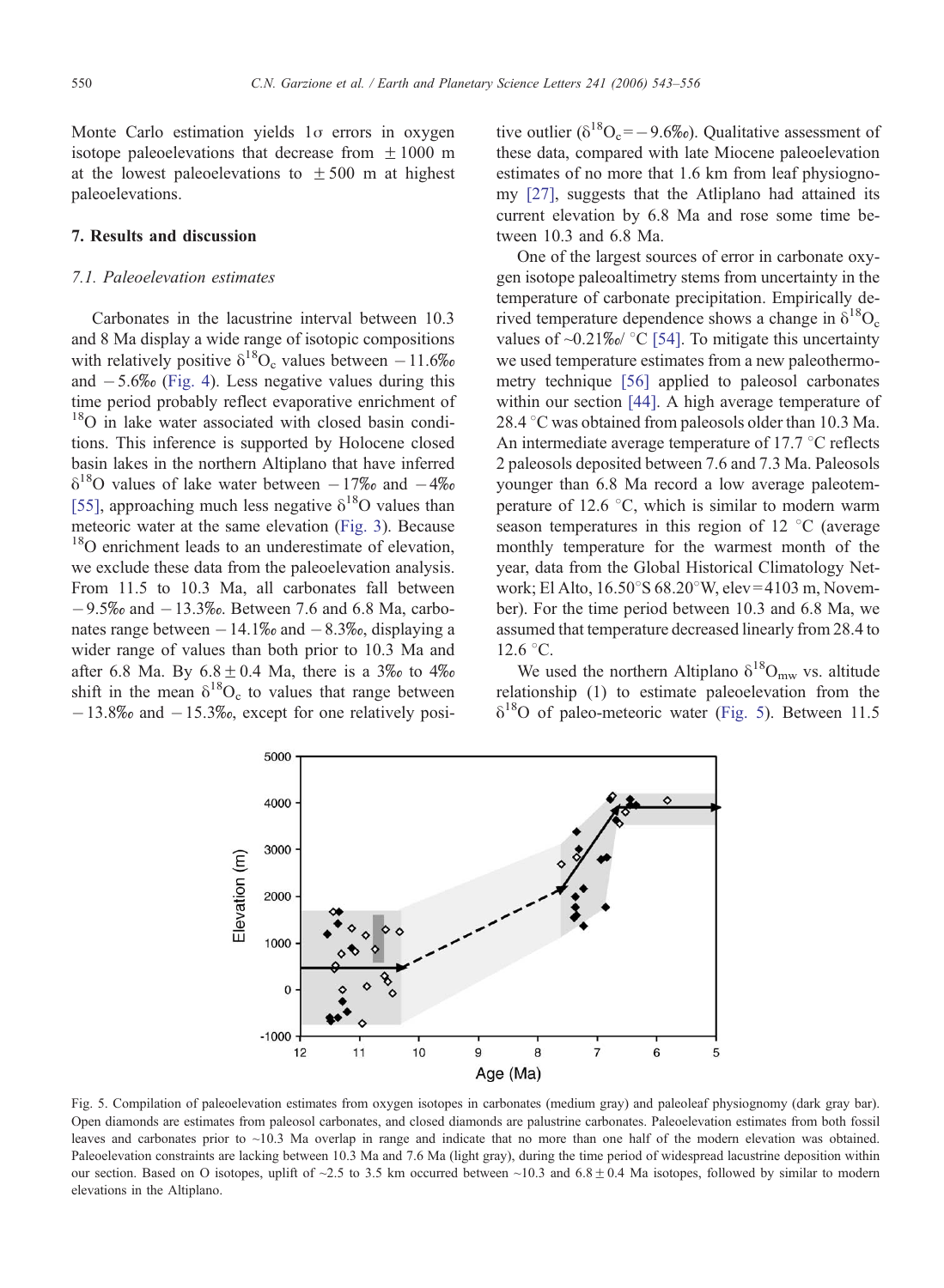Ma and 10.3 Ma, paleoelevations were between  $-700 \pm 1000$  m and  $1700 \pm 700$  m. Intermediate paleoelevations of  $1400 \pm 700$  m to  $3400 \pm 500$  m were calculated between 7.6 and 6.8 Ma. By 6.8 Ma, consistently high elevations of  $3500 \pm 500$  m to  $4200 \pm 500$  m were estimated. These paleoelevation estimates and our magnetostratigraphy suggest that surface uplift of the Altiplano on the order of 2.5 to 3.5 km occurred over a ~1 to 4 Myr time period between 10.3 and 6.8 Ma.

Negative elevations calculated for the oldest time period are probably a reflection of evaporative enrichment of <sup>18</sup>O in surface water. Palustrine carbonates make up all but one of the samples that yielded a negative elevation ([Fig. 5\)](#page-7-0). These carbonates, deposited in shallow pond or marsh settings within fluvial floodplain environments, most likely experienced enhanced precipitation during seasonal dry periods when evaporation rates were highest. The observation that paleosol carbonates generally yield higher elevation estimates suggests that they reflect less evaporative enrichment of 18O and provide a better proxy for elevation.

#### 7.2. Implications for lithospheric processes

Crustal shortening within the central Bolivian Andes can account for crustal thickness in the northern Altiplano [\[16,57,58\].](#page-11-0) Although the crustal thickness beneath the Altiplano exceeds that nearly everywhere on earth, rapid crustal thickening beneath this region offers an unlikely mechanism to account for the rapid increase in elevation. Where crustal shortening leads to crustal thickening, the product of the shortening rate, u, and crustal thickness, H, should equal the product of the width of the deforming region, W, and the average rate of crustal thickening,  $dH/dt$ :  $u H = W dH/dt$ . Insofar as Airy isostasy is approximately maintained during shortening, the surface should rise at a rate,  $dh/dt$ , given by:

$$
\frac{dh}{dt} = \frac{(\rho_m - \rho_c)}{\rho_c} \frac{dH}{dt} = \frac{(\rho_m - \rho_c)}{\rho_c} \frac{uH}{W} \approx \frac{1}{5.5} \frac{uH}{W}.
$$
\n(2)

where  $\rho_c (= 2.8 \times 10^3 \text{ kg/m}^3)$  and  $\rho_m (= 3.3 \times 10^3 \text{ kg/m}^3)$ are the densities of crust and mantle, Using a maximum long term shortening rate over the past 10 Myr of  $u = 10$  mm/yr [\[21\]](#page-12-0) over a plateau width of  $W = 300$ km and an initial crustal thickness of  $H = 50$  km, the average rate of elevation change,  $dh/dt$ , should be  $\sim$ 3% of the crustal shortening rate, u, or 0.3 mm/yr. Correspondingly, to achieve 1 km of elevation gain requires 3–4 Myr, and 3 km requires 10 Myr. Assuming crustal shortening occurred between 10.7 Ma, the only time for which paleoelevation estimates from both fossil leaves and oxygen isotopes exist, and 6.8 Ma, the initial timing of paleoelevations consistent with modern, then crustal thickening of 8 km over  $~\sim$ 4 Myr could raise the surface  $~\sim$ 1.2 km. This estimate ignores both the countering effect of shortening and thickening the mantle lithosphere and the width of the Eastern Cordillera, which also seems to have risen since 10 Ma [\[19,24\],](#page-11-0) but it is still insufficient to generate the minimum amount of surface uplift indicated by the oxygen isotope data.

Having eliminated crustal thickening as a means of changing the density structure of the lithosphere over the requisite timescale, the only plausible remaining process is to alter the density structure of the mantle, either by a change in temperature or composition. Because diffusion of heat is slow, only removal of mantle lithosphere seems capable of inducing surface uplift in excess of 2.5 km in a period as short as a few million years. Crust and mantle lithosphere might delaminate by mantle lithosphere peeling away from crust and sinking into the asthenosphere [\[2\],](#page-11-0) or convective instability might grow rapidly by blobs of mantle lithosphere sinking into the asthenosphere, as material in adjacent regions feeds the blob and thins [\[59\].](#page-13-0) In either case, the replacement of relatively dense mantle lithosphere with hotter, lighter asthenosphere reduces the load beneath the plateau, and because of isostasy, the surface should rise.

A 2.5 to 3.5 km rise of the Altiplano in a period as short 1 to 4 Myr implies an average vertical speed between 3.5 and 0.6 mm/yr. These rates are approximately an order of magnitude lower than those for postglacial rebound of Canada and Fennoscandia [\[60,61\],](#page-13-0) where rapid vertical movement occurs over a much larger area than the Altiplano. Viscous flow in the asthenosphere dictates the rate of rebound, and the upper bound on the viscosity beneath the Altiplano [\[62\]](#page-13-0) is smaller than that beneath the Canadian and Fennoscandian shields [\[60\].](#page-13-0) Thus, viscous resistance to vertical movement of the Altiplano seems unlikely to have prevented the inferred vertical movement and average speed.

Several other studies provide indirect evidence that support the timing, magnitude of elevation change, and removal of eclogitic lower crust and mantle lithosphere as the mechanism triggering the abrupt rise of the Andean plateau. Data from the  $10.66 \pm 0.06$  Ma Jakokkota flora [\[27\]](#page-12-0) overlap our estimates for the early late Miocene ([Fig. 5\)](#page-7-0). The widespread  $\sim$ 1.5 to 2 km incision of the paleosurfaces in the Eastern Cordillera, begin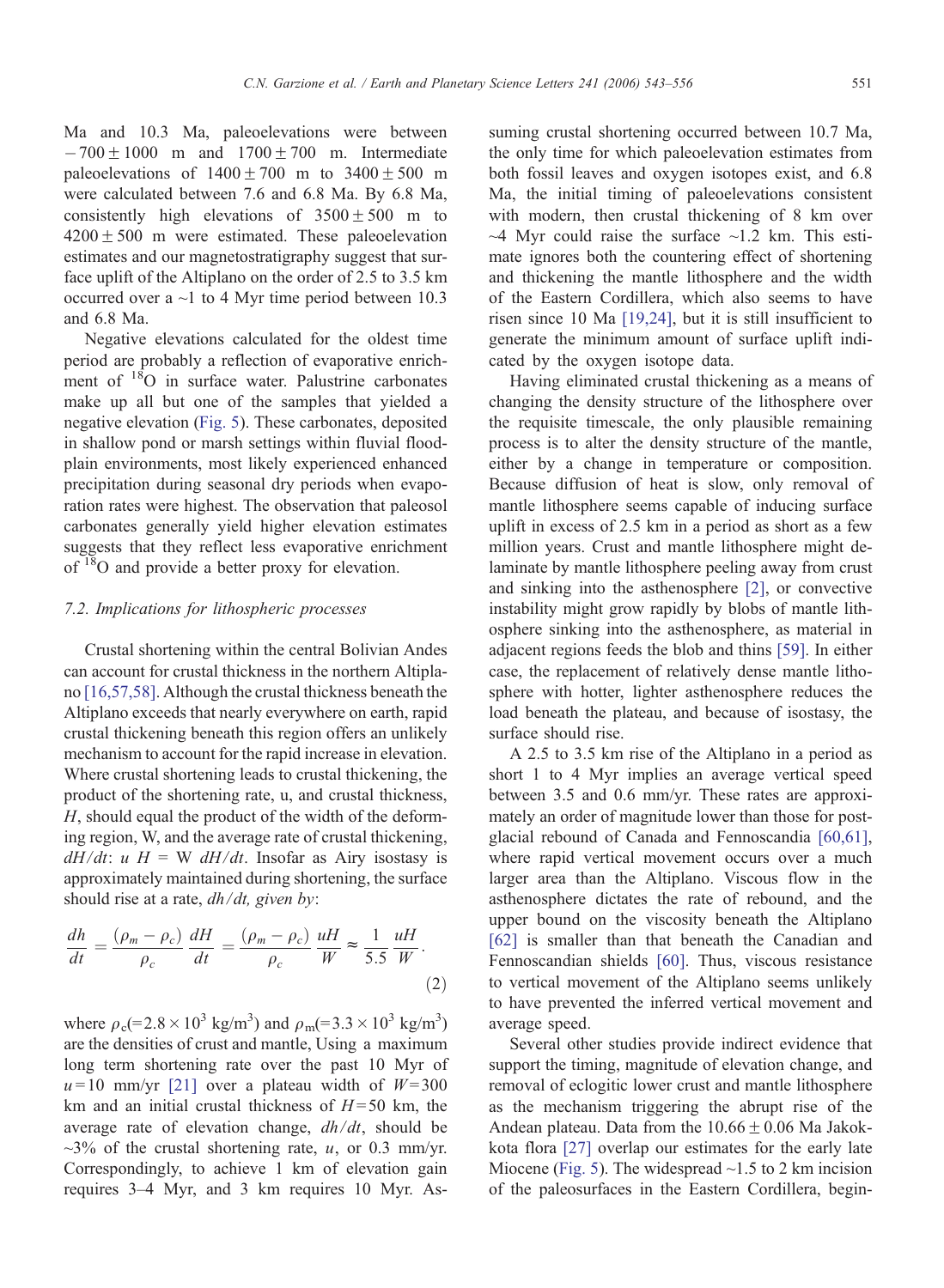ning by  $\sim$  6.5 Ma [\[24\],](#page-12-0) agrees with both the timing and magnitude of uplift that we observe. Recent thermochronology in the Eastern Cordillera suggests an onset of rapid incision between ~7 and 5 Ma despite lack of evidence of upper crustal shortening [\[63\],](#page-13-0) consistent with the timing that we infer. The eruption of mafic lavas throughout the northern and central Altiplano beginning at  $\sim$ 7.5 to 5.5 Ma [\[18,33\]](#page-11-0) reflects a minimum age for the removal of mantle lithosphere, consistent with the onset of surface uplift between 10.3 and 7.6 Ma suggested by paleoelevation estimates [\(Fig. 5](#page-7-0)).

A late Miocene change in the style of deformation in the Altiplano provides further support for removal of mantle lithosphere. Widespread contractional deformation took place across the Altiplano basin between ~25 and 7 Ma, accounting for  $\sim 30$  km of shortening [\[18\],](#page-11-0) while the Interandean zone (transition between Eastern Cordillera and Subandes) accommodated most of the shortening in the Andean fold-thrust belt [\[16,17\]](#page-11-0). Most shortening within the Altiplano ceased by  $\sim$ 7 Ma [\[64\],](#page-13-0) accompanied by the formation of a regional unconformity between ~7 and 5 Ma and a significant decrease in sedimentation rate [\[18,65\].](#page-11-0) Removal of mantle lithosphere and isostatic rebound of the Andean plateau should elevate the surface, which in turn should increase the vertical compressive stress at all levels beneath the plateau. Accordingly, the horizontal deviatoric compressive stress across the plateau should have decreased [\[10\]](#page-11-0), in agreement with the decrease in the rate of shortening and initiation of regional peneplanation at  $\sim$ 7 Ma.

## 7.3. Fold-thrust belt evolution and plate motions

Insofar as fold-thrust belts behave as wedge-shaped bodies of rock whose constitutive law is governed by Coulomb friction, they maintain a "critical taper" where the net (horizontal) force per unit length driving the wedge forward is balanced by basal friction resisting advance of the wedge [\[66,67\].](#page-13-0) The wedge geometry or "taper" is described by the sum of the décollement slope ( $\beta$ ) and the surface slope ( $\alpha$ ). Changes in the force per unit length applied to the rear of the wedge, in either pore pressure or the coefficient of friction within the wedge, and in the basal shear stress can alter the taper of the wedge:  $\alpha + \beta$ . If a change in any of these variables causes the wedge to become "supercritical"  $(\alpha + \beta)$  > critical taper), then the taper will decrease by lengthening, either through forward propagation of deformation at the front of the wedge [\[68\]](#page-13-0) or normal faulting and horizontal extension within the wedge. Alternatively, a fold-thrust belt wedge can become supercritical without a change in the taper by rotation of the wedge such that  $\alpha$  increases while  $\beta$  decreases (i.e., subsidence of the front of the wedge or uplift of the rear of the wedge). The rise of the Andean plateau by removal of mantle lithosphere can transform the state of the Andean fold-thrust belt from critical to supercritical, because of either 1) the increase in the horizontal force per unit length acting on the wedge or 2) the decrease in  $\beta$  and increase in  $\alpha$  associated with elevating the rear of the fold-thrust belt wedge. The eastward propagation of deformation into the Subandean zone in late Miocene time [\[19–21\]](#page-11-0) may be another manifestation of the rapid rise of the Andean plateau. The most precise dating indicates 7.6 Ma for the timing of the eastward jump in deformation [\[21\],](#page-12-0) consistent with the minimum timing of inferred rapid rise of the northern Altiplano.

Not only did the locus of deformation within the Andes shift between 8 and 7 Ma, but also the rate of convergence between the Nazca and South America plates dropped by approximately  $30\%$  between  $\sim$ 8 and 5 Ma ([Fig. 6\)](#page-10-0). Cande et al. [\[69\]](#page-13-0) showed that the rate of opening between the South America and Africa plates slowed since 10 Ma, and Tebbens and Cande [\[70\]](#page-13-0) report a similar decrease in speed between the Nazca and Antarctica plates. To calculate relative positions of the Nazca and South America plates at different times, we combined plate reconstructions for the sequence South America–>Africa–>Antarctica–> Nazca for times since 12 Ma, and for the earlier period, we reconstructed the sequence South America–>Africa– >Antarctica->Pacific->Nazca ([Fig. 6\)](#page-10-0). Despite uncertainties in reconstructions, a change in rate must have begun since ~8 Ma and was largely completed by 5 Ma ([Fig. 6\)](#page-10-0). If it occurred abruptly, the change occurred between 5 and 6 Ma. In either case, most of the change occurred after the Altiplano rose to its present elevation.

Removal of mantle lithosphere below the Andean plateau increases the force per unit length that the plateau applies to the surrounding lowlands [\[10,71\].](#page-11-0) The increase in force per unit length  $\Delta F_L$  depends on the density of crust  $\rho_c$ , the change in mean elevation,  $\Delta h$ , the crustal thickness H, and the thickness of the layer of mantle lithosphere L that is removed ([Fig. 7\)](#page-10-0):

$$
\Delta F_L \approx \rho_c g \Delta h \left( \frac{\Delta h}{2} + H + \frac{L}{2} \right). \tag{3}
$$

Inserting appropriate numbers, such as  $\Delta h = 2$  km,  $H = 60$  km, and  $L = 100$  km, yields  $6 \times 10^{12}$  N/m, nearly twice that of "ridge push"  $[72,73]$ . If the entire Andean belt, not just the Altiplano and adjacent area, had risen 2000 m because of removal of mantle lithosphere, we might expect convergence between the Nazca and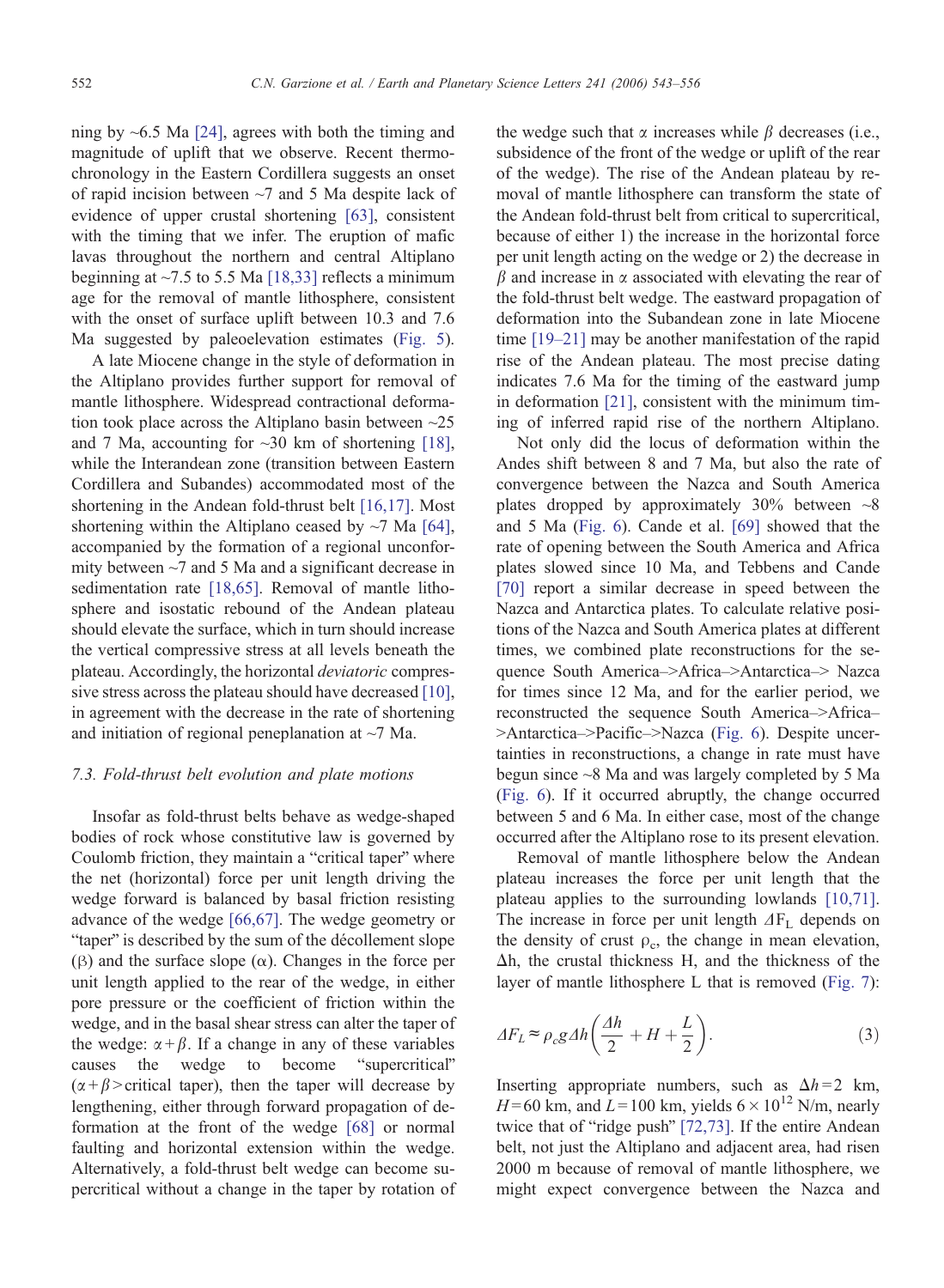<span id="page-10-0"></span>

Fig. 6. Reconstructed distances of a point presently at  $20^{\circ}$ S,  $70^{\circ}$ W on the South America plate to the Nazca plate. To show the change in rate clearly, distances are reduced by subtracting the product of a rough average rate of 100 km/Myr times the age from each distance. Dotted, dashed, and solid lines show rates of 100, 80, and 115 km/ Myr. Least-squares fits to distances for 8–20 Ma and for 0–5 Ma are  $117 \pm 4$  and 79  $\pm$  13 km/Myr, respectively. For all reconstructions, we used those of Cande et al. [\[69\]](#page-13-0) for the South Atlantic (South America to Africa). To reconstruct Africa to Antarctica, we relied on studies focused on different precise times [\[76–78\],](#page-13-0) and we interpolated between them to obtain parameters for the same times used by Cande et al. [\[69\].](#page-13-0) Then to reconstruct Antarctica to the Nazca plate, we interpolated between reconstructions of these plates given by Tebbens and Cande [\[70\]](#page-13-0) for times since 12 Ma. For earlier periods, we reconstructed Antarctica to the Pacific plate interpolating between Cande and Stock's [\[79\]](#page-13-0) parameters, and then Pacific to Nazca using interpolations of parameters given by Cande and Kent [\[80\]](#page-13-0) for  $\sim$ 10 Ma and Pardo–Casas and Molnar [\[81\]](#page-13-0) for ~21 Ma. In all cases, we relied on uncertainties given by the various authors. Uncertainties are smaller for times of reconstructions since 12 Ma (closed circles) than for the earlier period (open circles) for two reasons: first, at each time between 20 and 12 Ma, we combined four instead of three reconstructions, and second, parameters for Pacific–Nazca reconstructions are much less accurate than those of other plate pairs.

South America plates to stop altogether, or at least a greater change in relative movement to have occurred than the 30% decrease in rates between 5 and 8 Ma ([Fig. 5\)](#page-7-0). Nevertheless, if a segment of the Andes only 500 km in length, roughly 10% of the length of the Nazca–South America plate boundary, rose 2000 m, the average increase in the force per unit length of  $0.6 \times 10^{12}$  N/m would still be ~20% of "ridge push." The  $\sim$ 30% change in the convergence rate, therefore, implies that the forces that drive plates are delicately balanced, and that changes in those forces equal to a fraction of any of the major forces can alter the rate of relative plate motion. Perhaps more important here, its occurrence corroborates the inference that lower crust and mantle lithosphere were removed.

Because the rise of the Altiplano occurred before the change in rate was completed, we cannot infer that the change in rate caused the increase in height of the Altiplano. This is consistent with expectations. First, a decrease in convergence rate should not accelerate surface uplift; instead such a decrease would more likely lead to a decrease in the rate of crustal thickening. By contrast, the removal of mantle lithosphere and its replacement by material of lower density not only leads to surface uplift, but also to an increase in the force per unit (horizontal) length that a high plateau applies to its



Fig. 7. Simplified plots of lithostatic pressure versus depth for different mechanisms responsible for an increase in mean elevation of  $\Delta h$  and resulting increases in force per unit length  $F<sub>L</sub>$  that the high region applies to surrounding lowlands. Lithostatic pressure increases with depth with a gradient  $\rho$ g, where  $\rho$  can be the density of crust  $\rho_c$ , mantle lithosphere  $\rho_{\rm m}$ , or asthenosphere  $\rho_{\rm a}$ , and g is gravity. Because  $\rho_c$ ,  $\rho_m$ , and  $\rho_a$  differ little and the change in height  $\Delta h$  is a small fraction of the crustal thickness H, we have distorted the vertical axis to make the lines of different slopes and different positions clear. If the crust is thickened by an amount  $\Delta H + \Delta h$ , then because of Airy isostasy, the Moho deepens by  $\Delta H = \Delta h \rho_c/(\rho_m - \rho_c) \approx 5.5 \Delta h$ . The difference between integrated profiles of lithostatic pressure, equal to the area of cross hatching in the plot, gives the increase in force per unit length:  $F_{\text{I}}=\rho_c\Delta h g(\Delta h / 2 + H + \Delta H / 2)$ . If instead the surface rises because mantle lithosphere of mean density  $\rho_m$  is removed and replaced by less dense asthenosphere  $(\rho_a)$ , then isostatic compensation yields the relationship:  $\Delta h = L(\rho_m - \rho_c)/\rho_c$ , where L is the initial thickness of mantle lithosphere. The area of both styles of hatching gives the increase in force per unit length:  $F_L = \rho_c \Delta h g(\Delta h/2 + H + L)$ 2). This shows that removal of mantle lithosphere leads to a large increase in the force per unit length applied to the surrounding regions.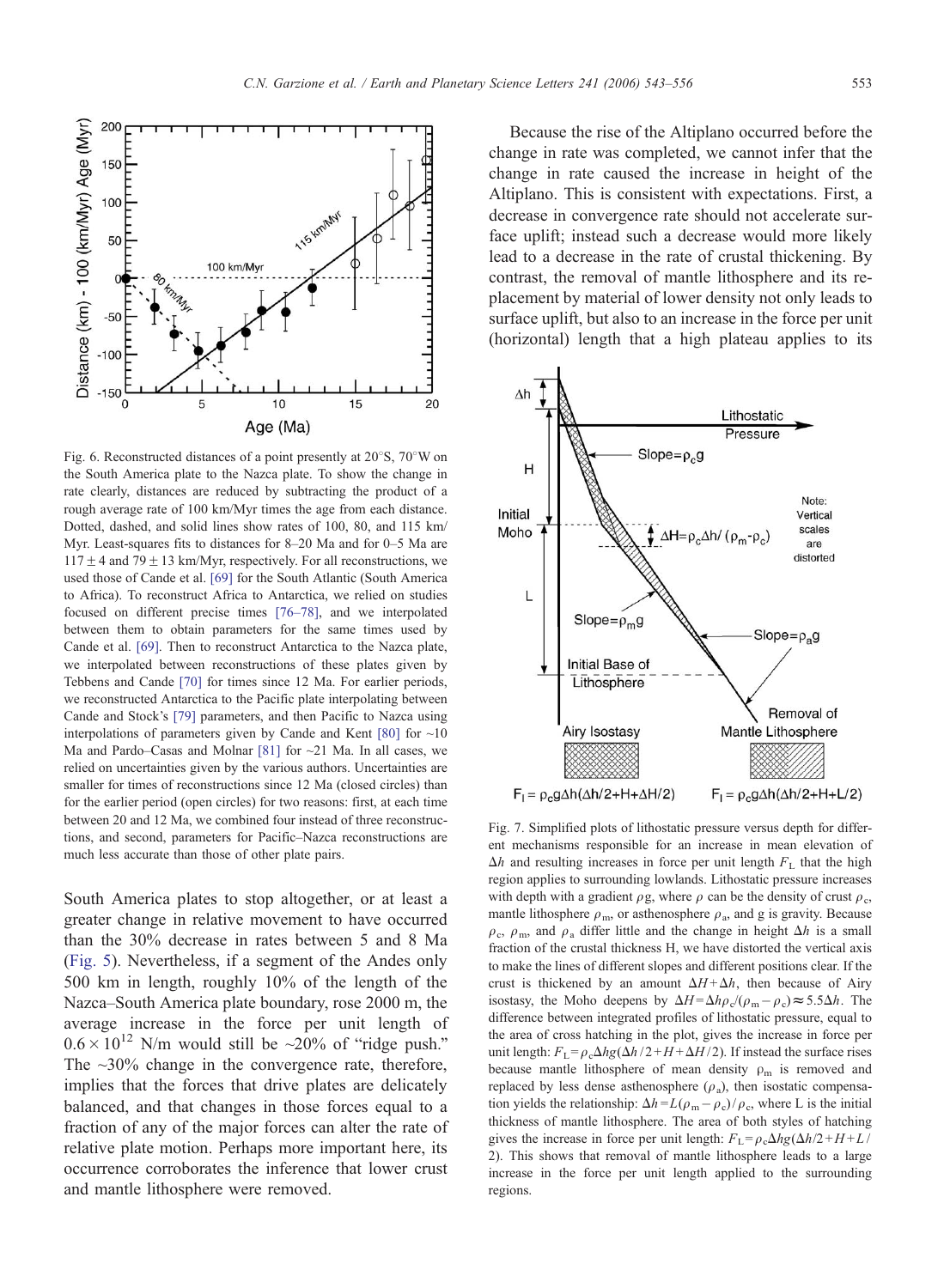<span id="page-11-0"></span>surroundings, in this case the Nazca and South America plates.

#### 8. Conclusions

Oxygen isotope paleoaltimetry of carbonates compared to elevation estimates from leaf physignomy studies in the northern Altiplano demonstrates that the surface of the Andean plateau rapidly rose  $\sim$ 2.5 to 3.5 km between 10.3 and 6.8 Ma. The timing and magnitude of surface rise is consistent with numerous indicators that suggest that both the thermal structure of the lithosphere changed and surface uplift occurred at this time, including widespread incision of the San Juan del Oro paleosurface [19,24], increased rate of exhumation in the Eastern Cordillera [\[63\],](#page-13-0) and eruption of mafic lavas beginning at  $\sim$ 7.5 Ma [18,33]. Several km of surface uplift in a period as short as 1 to 4 Myr requires the removal of mantle lithosphere, including an important component of eclogitic lower crust [4,6], and supports what has been a speculative suggestion that such mantle dynamics occur. This event also corresponds with a 30% decrease in the rate of convergence between the Nazca and South America plates as well as the propagation of the Andean fold-thrust belt into the Subandean zone. By inference, mantle dynamics beneath mountain belts appears to have a profound effect on both plate motions and the structural evolution of fold-thrust belts.

# Acknowledgements

We thank D. Dettman, P. Higgins, K. Kodama, Z. Wallace, and S. Withers for lab assistance. S. Duzlak, R. Madoff, A. Rhodes-Golden, and J. Stern are thanked for assistance in the field. We are grateful to R. Allmendinger, J. Eiler, P. Ghosh, G. Hoke, S. Kay, and N. McQuarrie for valuable discussions, and C. P. Chamberlain, P. England, T. Jordan, and M. J. Kohn for constructive comments on the manuscript. This research has been supported by the National Science Foundation mostly through EAR (0230232) to Garzione and EAR (0350396) Libarkin, and Molnar acknowledges support from EAR (0106909). Any opinions, findings, and conclusions or recommendations expressed in this material are those of the authors and do not necessarily reflect the views of the National Science Foundation.

# References

[1] R. Gonfiantini, M.-A. Roche, J.-C. Olivry, J.-C. Fontes, G.M. Zuppi, The altitude effect on the isotopic composition of tropical rains, Chem. Geol. 181 (2001) 147 – 167.

- [2] P. Bird, Initiation of intracontinental subduction in the Himalaya, J. Geophys. Res. 83 (B10) (1978) 4975 – 4987.
- [3] P.C. England, G. Houseman, Extension during continental convergence, with application to the Tibetan Plateau, J. Geophys. Res. 94 (B12) (1989) 17,561-17,579.
- [4] R.W. Kay, S. Mahlburg-Kay, Creation and destruction of lower continental crust, Geol. Rundsch. 80 (1991) 259 – 278.
- [5] K.D. Nelson, A unified view of craton evolution motivated by recent deep seismic reflection and refraction results, Geophys. J. Int. 105 (1) (1991) 25 – 35.
- [6] R.W. Kay, S.M. Kay, Delamination and delamination magmatism, Tectonophysics 219 (1993) 177 – 189.
- [7] J.F. Dewey, P.D. Ryan, T.B. Andersen, Orogenic uplift and collapse, crustal thickness, fabrics and metamorphic phase changes; the role of eclogites, in: H.M. Prichard, T. Alabaster, T.N.B.W. Harris, C.R. Neary (Eds.), Magmatic Processes and Plate Tectonics, Geological Society Special Publication, vol. 76, The Geological Society, London, 1993, pp. 325–343.
- [8] M.N. Ducea, J.B. Saleeby, Buoyancy sources for a large, unrooted mountain range, the Sierra Nevada, California; evidence from xenolith thermobarometry, J. Geophys. Res. 101 (4) (1996) 8229 – 8244.
- [9] M. Jull, P.B. Kelemen, On the conditions for lower crustal convective instability, J. Geophys. Res. 106 (4) (2001) 6423 – 6446.
- [10] P. Molnar, H. Lyon-Caen, Some simple physical aspects of the support, structure, and evolution of mountain belts, in: S.P. Clark, B.C. Burchfiel, J. Suppe (Eds.), Processes in Continental Lithospheric Deformation, Geol. Soc. Amer. Spec. Pap., vol. 218, 1988, pp. 179-207.
- [11] B.K. Horton, B.A. Hampton, B.N. Lareau, E. Baldellon, Tertiary provenance history of the northern and central Altiplano (Central Andes, Bolivia); a detrital record of plateau-margin tectonics, J. Sediment. Res. 72 (5) (2002) 711 – 726.
- [12] D.S. Vandervoort, T.E. Jordan, P.K. Zeitler, R.N. Alonso, Chronology of internal drainage development and uplift, southern Puna Plateau, Argentine Central Andes, Geology 23 (2) (1995)  $145 - 148.$
- [13] P.G. DeCelles, B.K. Horton, Early to middle Tertiary foreland basin development and the history of Andean crustal shortening in Bolivia, Geol. Soc. Amer. Bull. 115 (1) (2003) 58-77.
- [14] J.P. Müller, J. Kley, V. Jacobshagen, Structure and Cenozoic kinematics of the Eastern Cordillera, southern Bolivia, Tectonics 21 (5) (2002), doi:10.1029/2001TC001340.
- [15] T. Sempere, G. Herail, J. Oller, M.G. Bonhomme, Late Oligocene–early Miocene major tectonic crisis and related basins in Bolivia, Geology 18 (10) (1990) 946 – 949.
- [16] N. McQuarrie, The kinematic history of the Central Andean fold-thrust belt, Bolivia; implications for building a high plateau, Geol. Soc. Amer. Bull. 114 (8) (2002) 950-963.
- [17] J. Kley, Transition from basement-involved to thin-skinned thrusting in the Cordillera Oriental of southern Bolivia, Tectonics 15 (1996) 763 – 775.
- [18] S. Lamb, L. Hoke, Origin of the high plateau in the Central Andes, Bolivia, South America,, Tectonics 16 (4) (1997) 623 – 649.
- [19] T.L. Gubbels, B.L. Isacks, E. Farrar, High-level surfaces, plateau uplift, and foreland development, Bolivian Central Andes, Geology 21 (8) (1993) 695 – 698.
- [20] I. Moretti, P. Baby, E. Mendez, D. Zubieta, Hydrocarbon generation in relation to thrusting in the Sub Andean zone from 18 to 22 degrees S, Bolivia, Pet. Geosci. 2 (1) (1996)  $17 - 28.$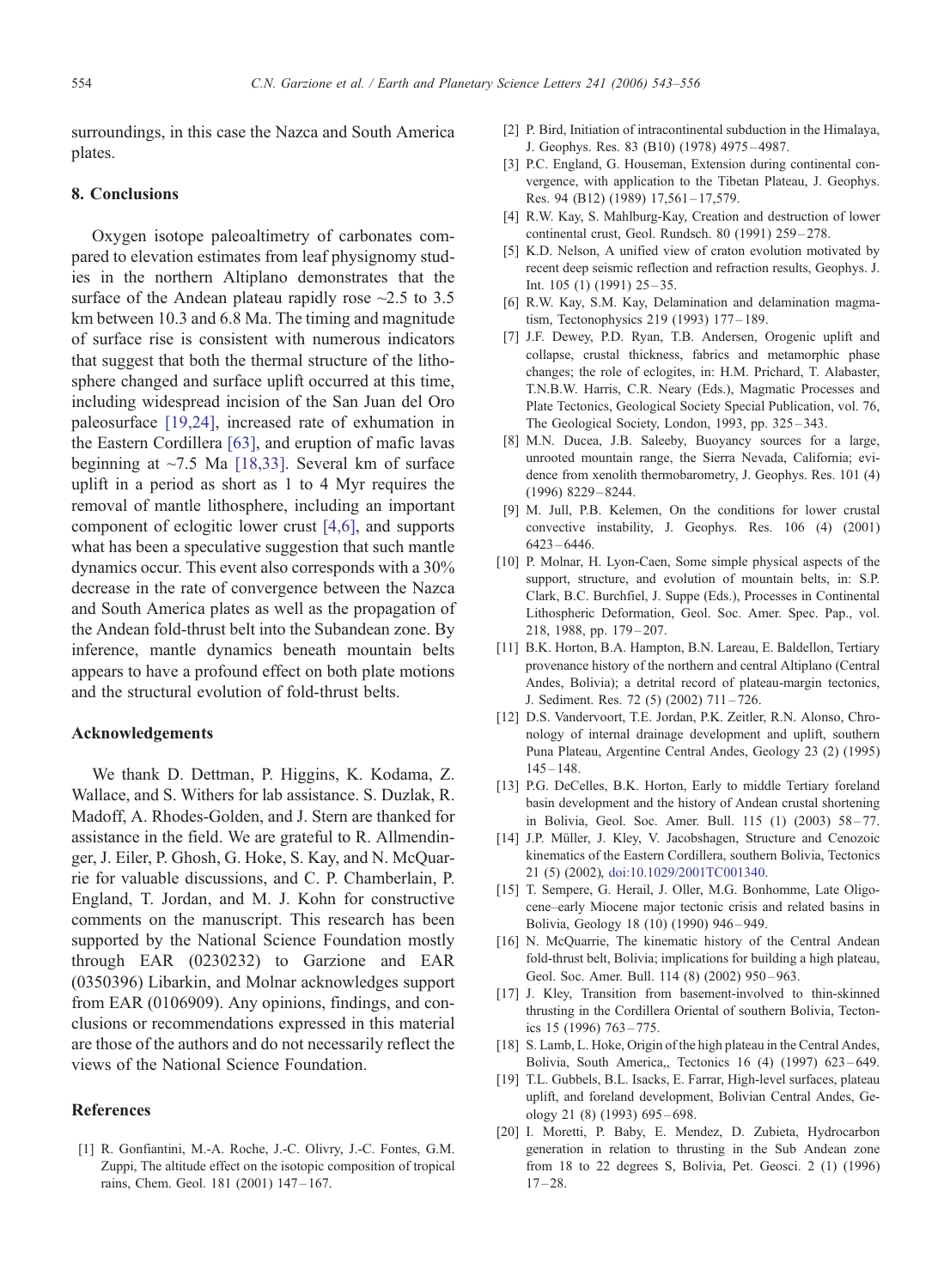- <span id="page-12-0"></span>[21] L. Echavarria, R. Hernandez, R. Allmendinger, J. Reynolds, Subandean thrust and fold belt of northwestern Argentina; geometry and timing of the Andean evolution, AAPG Bull. 87 (6)  $(2003)$  965 – 985.
- [22] E. Kendrick, M. Bevis, S. Robert, B. Brooks, An integrated crustal velocity field for the Central Andes, Geochem. Geophys. Geosyst. 2 (2001), doi:10.1029/2001GC000191.
- [23] B.L. Isacks, Uplift of the Central Andean Plateau and bending of the Bolivian Orocline, J. Geophys. Res. 93 (4) (1988) 3211 – 3231.
- [24] L. Kennan, S.H. Lamb, L. Hoke, High-altitude palaeosurfaces in the Bolivian Andes; evidence for late Cenozoic surface uplift, in: M. Widdowson (Ed.), Palaeosurfaces; Recognition, Reconstruction and Palaeoenvironmental Interpretation, Geological Society Special Publication, vol. 120, The Geological Society, London, 1997, pp. 307 – 323. Geological Society of London.
- [25] T. Sempere, R.F. Butler, D.R. Richards, L.G. Marshall, W. Sharp, C.C. Swisher III, Stratigraphy and chronology of Upper Cretaceous–lower Paleogene strata in Bolivia and Northwest Argentina, Geol. Soc. Amer. Bull. 109 (6) (1997)  $709 - 727$ .
- [26] K.M. Gregory-Wodzicki, Uplift history of the Central and Northern Andes; a review, Geol. Soc. Amer. Bull. 112 (7)  $(2000)$  1091 – 1105.
- [27] K.M. Gregory-Wodzicki, W.C. McIntosh, K. Velasquez, Climatic and tectonic implications of the late Miocene Jakokkota Flora, Bolivian Altiplano, J. South Am. Earth Sci. 11 (6)  $(1998)$  533 – 560.
- [28] X. Yuan, S.V. Sobolev, R. Kind, Moho topography in the Central Andes and its geodynamic implications, Earth Planet. Sci. Lett. 199 (3–4) (2002) 389 – 402.
- [29] S.L. Beck, G. Zandt, The nature of orogenic crust in the Central Andes, J. Geophys. Res. 107 (2002), doi:10.1029/ 2000JB000124.
- [30] C. Dorbath, M. Granet, Local earthquake tomography of the Altiplano and Eastern Cordillera of northern Bolivia, Tectonophysics 259 (1996) 117-136.
- [31] S. Myers, S. Beck, G. Zandt, T. Wallace, Lithospheric-scale structure across the Bolivian Andes from tomographic images of velocity and attenuation for P and S waves, J. Geophys. Res. 103 (1998) 21233 – 21252.
- [32] L. Hoke, D.R. Hilton, S.H. Lamb, K. Hammerschmidt, H. Friedrichsen, <sup>3</sup>He evidence for a wide zone of active mantle melting beneath the Central Andes, Earth Planet. Sci. Lett. 128  $(3-4)$   $(1994)$   $341-355$ .
- [33] G. Carlier, J.P. Lorand, J.P. Liégeois, M. Fornari, P. Soler, V. Carlotto, J. Cárdenas, Potassic–ultrapotassic mafic rocks delineate two lithospheric mantle blocks beneath the southern Peruvian Altiplano, Geology 33 (2005) 601 – 604.
- [34] S.M. Kay, B. Coira, J. Viramonte, Young mafic back arc volcanic rocks as indicators of continental lithospheric delamination beneath the Argentine Puna Plateau, Central Andes, J. Geophys. Res. 99 (12) (1994) 24323 – 24339.
- [35] J.G. Masek, B.L. Isacks, T.L. Gubbels, E.J. Fielding, Erosion and tectonics at the margins of continental plateaus, J. Geophys. Res. 99 (7) (1994) 13941-13956.
- [36] D.R. Montgomery, G. Balco, S.D. Willett, Climate, tectonics, and the morphology of the Andes, Geology 29 (7) (2001) 579 – 582.
- [37] R. Garreaud, M. Vuille, A.C. Clement, The climate of the Altiplano; observed current conditions and mechanisms of past changes, Palaeogeogr. Palaeoclimatol. Palaeaoecol. 194 (2003)  $5 - 22.$
- [38] M. Vuille, R.S. Bradley, M. Werner, R. Healy, F. Keimig, Modeling  $\delta^{18}O$  in precipitation over the tropical Americas: 1. Interannual variability and climatic controls, J. Geophys. Res. 108 (2003), doi:10.1029/2001JD002038.
- [39] C.N. Alpers, G.H. Brimhall, Middle Miocene climatic change in the Atacama Desert, northern Chile; evidence from supergene mineralization at La Escondida, Geol. Soc. Amer. Bull. 100 (10)  $(1988) 1640 - 1656.$
- [40] G.D. Hoke, B.L. Isacks, T.E. Jordan, J.S. Yu, Groundwatersapping origin for the giant quebradas of northern Chile, Geology 32 (7) (2004) 605 – 608.
- [41] B.K. Horton, Erosional control on the geometry and kinematics of thrust belt development in the Central Andes, Tectonics 18 (6) (1999) 1292 – 1304.
- [42] P. Roperch, G. Herail, M. Fornari, Magnetostratigraphy of the Miocene Corque Basin, Bolivia; implications for the geodynamic evolution of the Altiplano during the late Tertiary, J. Geophys. Res. 104 (9) (1999) 20415 – 20429.
- [43] L.G. Marshall, C.C. Swisher III, A. Lavenu, R. Hoffstetter, G.H. Curtis, Geochronology of the mammal-bearing late Cenozoic on the northern Altiplano, Bolivia, J. South Am. Earth Sci. 5 (1)  $(1992)$  1 – 19.
- [44] P., Ghosh, C.N., Garzione, J.M., Eiler, Rapid uplift of the Altiplano revealed in <sup>13</sup>C-<sup>18</sup>O bonds in paleosol carbonates, Science, in press.
- [45] E.H. Lindsay, Mammalian chronology and the magnetic polarity time scale, in: M.O. Woodburne (Ed.), Cenozoic Mammals of North America, Univ. Calif, Press, Berkeley, 1987, pp. 269 – 284.
- [46] G.H. Mack, D.R. Cole, L. Trevino, The distribution and discrimination of shallow, authigenic carbonate in the Pliocene– Pleistocene Palomas Basin, southern Rio Grande Rift, Geol. Soc. Amer. Bull. 112 (5) (2000) 643-656.
- [47] U. Siegenthaler, H. Oeschger, Correlation of <sup>18</sup>O in precipitation with temperature and altitude, Nature 285 (1980) 314-317.
- [48] C.N. Garzione, J. Quade, P.G. DeCelles, N.B. English, Predicting paleoelevation of Tibet and the Himalaya from  $\delta$  <sup>18</sup>O vs. altitude gradients in meteoric water across the Nepal Himalaya, Earth Planet. Sci. Lett. 183 (1–2) (2000)  $215 - 229.$
- [49] D.B. Rowley, R.T. Pierrehumbert, B.S. Currie, A new approach to stable isotope-based paleoaltimetry; implications for paleoaltimetry and paleohypsometry of the High Himalaya since the late Miocene, Earth Planet. Sci. Lett. 188 (1-2)  $(2001)$   $253 - 268$ .
- [50] M.A. Poage, C.P. Chamberlain, Empirical relationships between elevation and the stable isotope composition of precipitation and surface waters; considerations for studies of paleoelevation change, Am. J. Sci. 301 (1) (2001) 1-15.
- [51] C.N. Drummond, B.H. Wilkinson, K.C. Lohmann, G.R. Smith, Effect of regional topography and hydrology on the lacustrine isotopic record of Miocene paleoclimate in the Rocky Mountains, Palaeogeogr. Palaeoclimatol. Palaeoecol. 101 (1–2) (1993)  $67 - 79.$
- [52] D.L. Dettman, K.C. Lohmann, Oxygen isotope evidence for high-altitude snow in the Laramide Rocky Mountains of North America during the Late Cretaceous and Paleogene, Geology 28  $(3)$   $(2000)$   $243 - 246$ .
- [53] C.N. Garzione, D.L. Dettman, J. Quade, P.G. DeCelles, R.F. Butler, High times on the Tibetan Plateau; paleoelevation of the Thakkhola Graben, Nepal, Geology 28 (4) (2000) 339 – 342.